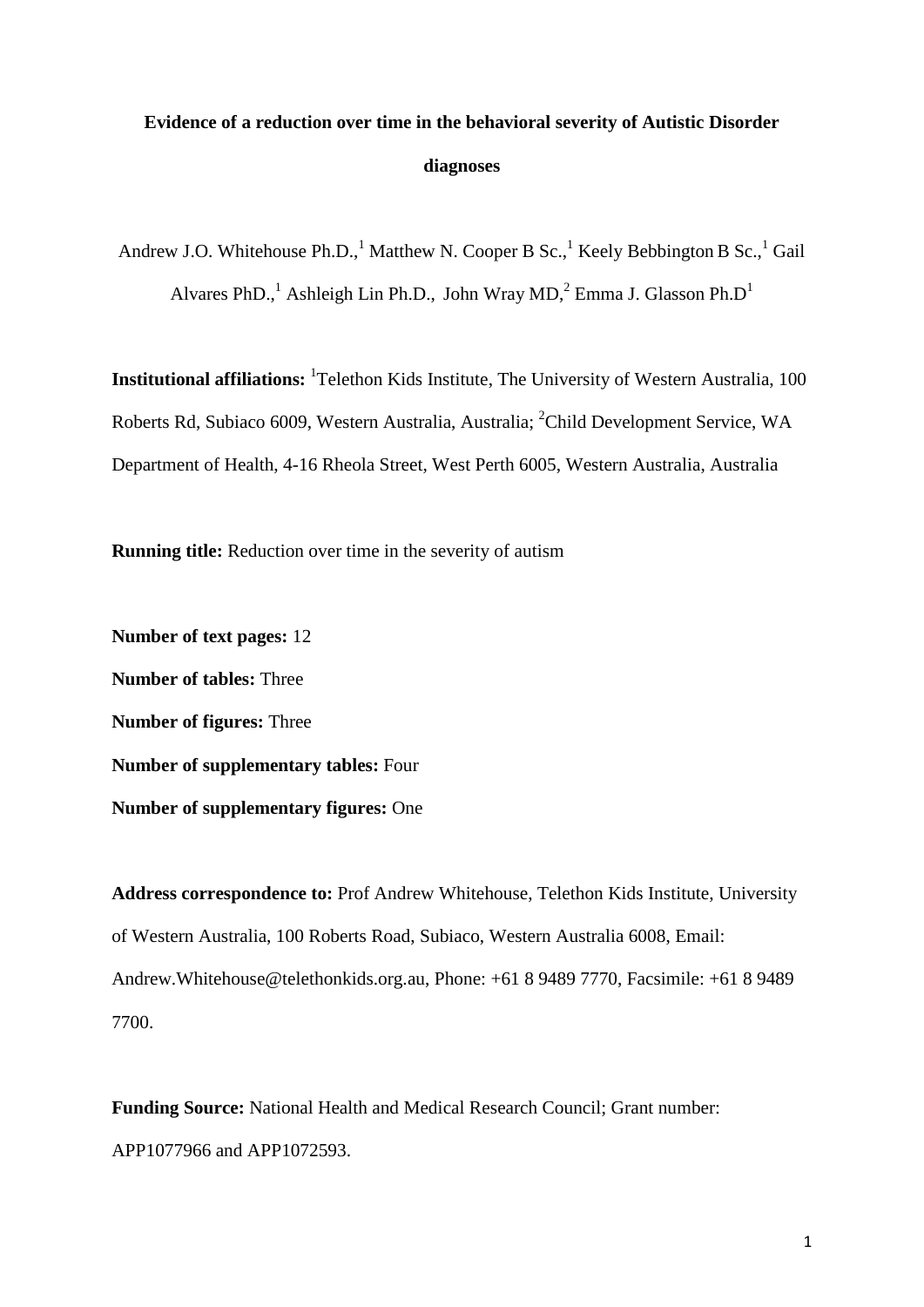#### Lay abstract

The rise in the number of people diagnosed with Autism Spectrum Disorders (ASD) may in part be due to an increase in the diagnosis of individuals with less severe behaviours. The current study examined whether there were changes over time in the behavioural severity of individuals who received the diagnosis of Autistic Disorder. Data were from a register of new ASD diagnoses in Western Australia (n = 1252). From 2000 to 2006, we examined differences in the both percentage of newly diagnosed individuals meeting each of the 12 criterion for Autistic Disorder as well as severity ratings of the behaviours observed (not met, partially met, mild/moderate and extreme). We found a statistically significant reduction from 2000 to 2006 in the percentage of new diagnoses meeting two of 12 criteria. There was also a reduction across the study period in the proportion of new cases rated as having extreme severity on six criteria. There was a reduction in the proportion of individuals with three or more criteria rated as extreme from 2000 (16.0%) to 2006 (1.6%), while percentage of new cases with no 'extreme' rating on any criteria increased from 58.5% to 86.6% across the same period. This study provides the first clear evidence of a reduction over time in the behavioral severity of individuals diagnosed with Autistic Disorder. A shift towards diagnosing individuals with less severe behavioral symptoms may have contributed to the increasing prevalence of Autistic Disorder diagnoses.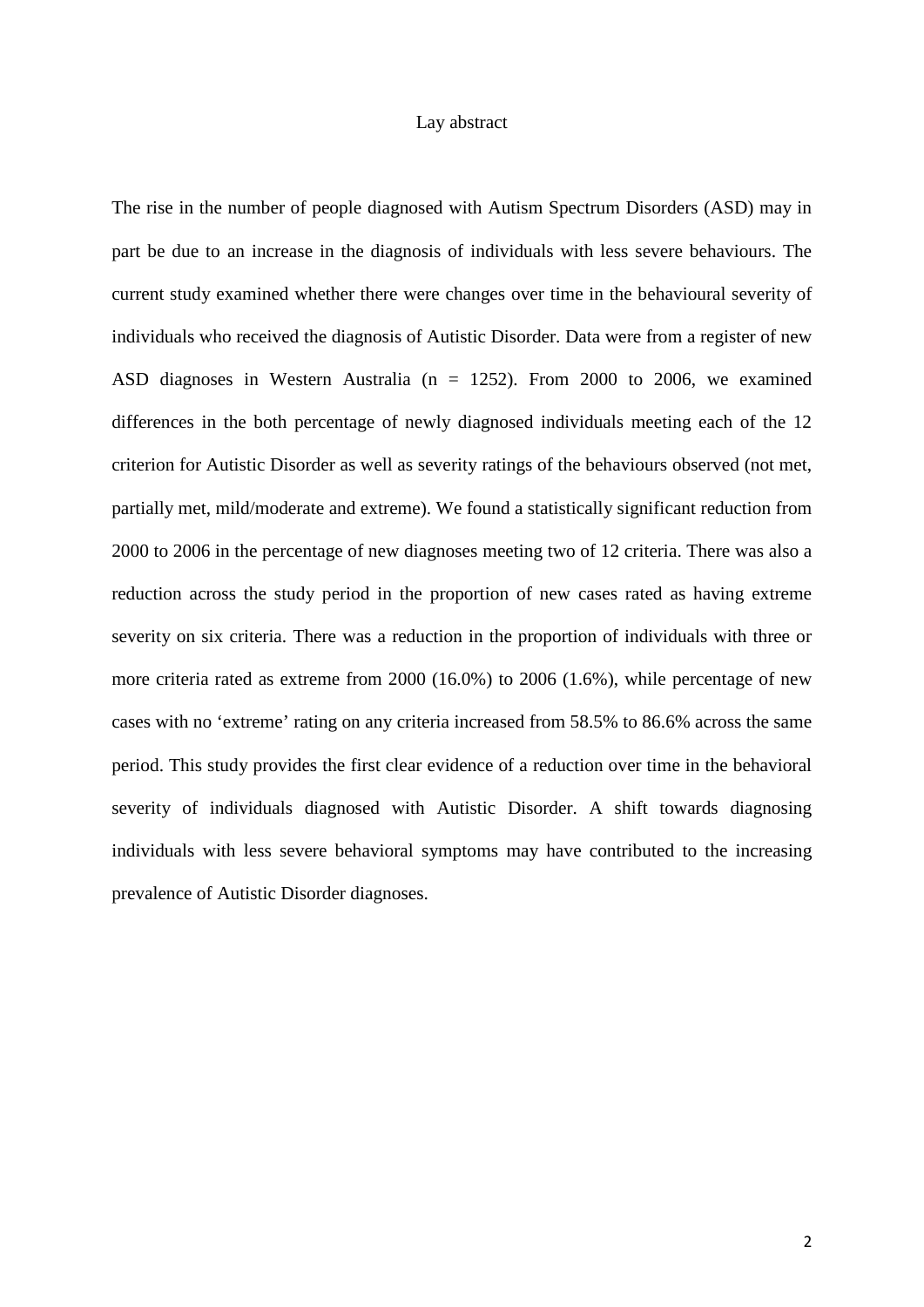## Scientific abstract

The increasing prevalence of Autism Spectrum Disorders (ASD) may in part be due to a shift in the diagnostic threshold that has led to individuals with a less severe behavioural phenotype receiving a clinical diagnosis. The current study examined whether there were changes over time in the qualitative and quantitative phenotype of individuals who received the diagnosis of Autistic Disorder. Data were from a prospective register of new diagnoses in Western Australia (n=1252). From 2000 to 2006, we examined differences in both the percentage of newly diagnosed cases that met each criterion as well as severity ratings of the behaviours observed (not met, partially met, mild/moderate and extreme). Linear regression determined there was a statistically significant reduction from 2000 to 2006 in the percentage of new diagnoses meeting two of 12 criteria. There was also a reduction across the study period in the proportion of new cases rated as having extreme severity on six criteria. There was a reduction in the proportion of individuals with three or more criteria rated as extreme from 2000 (16.0%) to 2006 (1.6%), while percentage of new cases with no 'extreme' rating on any criteria increased from 58.5% to 86.6% across the same period. This study provides the first clear evidence of a reduction over time in the behavioral severity of individuals diagnosed with Autistic Disorder during a period of stability in diagnostic criteria. A shift towards diagnosing individuals with less severe behavioral symptoms may have contributed to the increasing prevalence of Autistic Disorder diagnoses.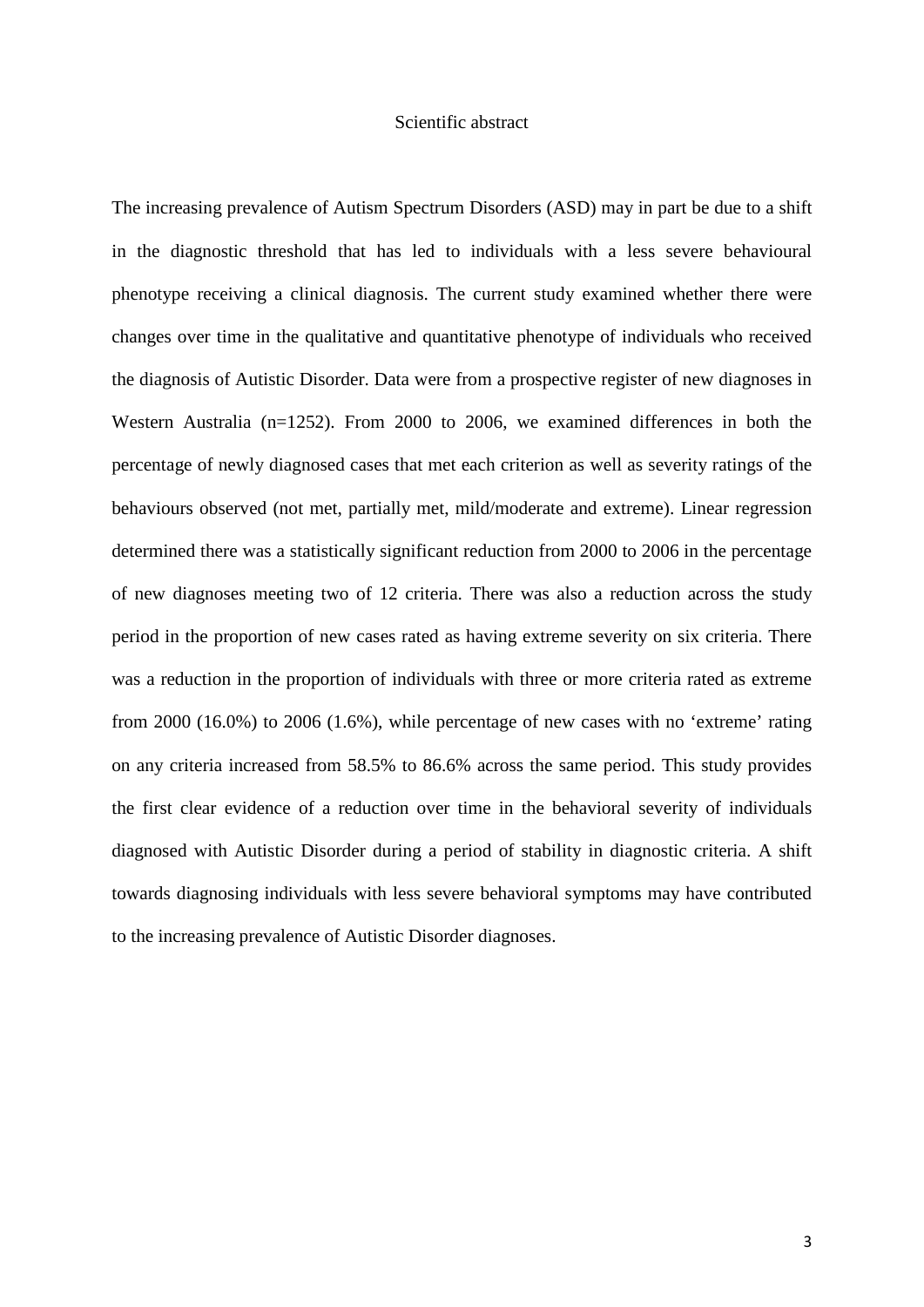**Key words:** Autistic Disorder, Autism Spectrum Disorder, epidemiology, diagnosis, prevalence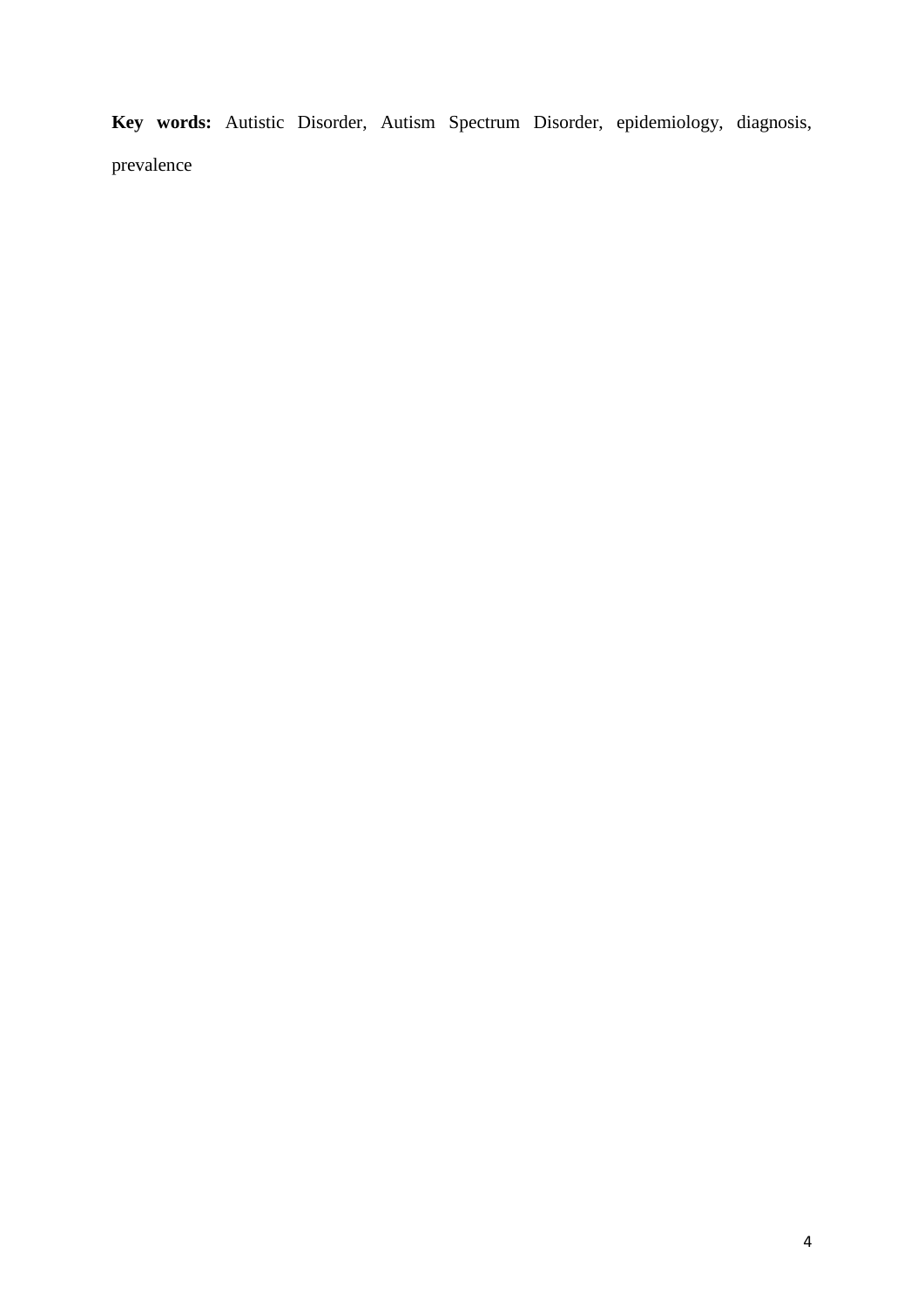## Introduction

Autism Spectrum Disorder (ASD) is the present day diagnostic term for neurodevelopmental disabilities characterized by impairments in social interaction, verbal and nonverbal communication and by repetitive patterns of behavior (American Psychiatric Association, 2013). In the absence of any consistent biological markers, a diagnosis of ASD is based on an appraisal of the qualitative nature and quantitative severity of these behavioral symptoms. ASD was first recognised in the third edition of the Diagnostic and Statistical Manual of Mental Disorders (DSM-III, American Psychiatric Association, 1980) as Infantile Autism, which described a highly constrained behavioral phenotype characterised by relatively severe symptomatology. Subsequent research identified that individuals who are less severely affected in terms of language ability and IQ may also present with the behavioural characteristics of ASD (Bishop, 1989; Georgiades et al. 2007), and more recent versions of the DSM incorporated flexibility into the behavioral requirements for a diagnosis. For example, DSM-IV (American Psychiatric Association, 1994) introduced the category of Autistic Disorder, also included in the text revision (American Psychiatric Association, 2000), which listed 12 criteria across three behavioural domains: Social impairments, communication difficulties, and restricted and repetitive behaviors and interests (RRBI). Individuals were deemed to meet the diagnostic threshold if they demonstrated specified combinations of six or more behavioural criteria across the three domains.

There is evidence that the broadening of diagnostic criteria from DSM-III to DSM-IV has played a role in the increasing numbers of individuals diagnosed with an ASD over the past three decades (Bishop, Whitehouse, Watt & Line, 2008; King & Bearman, 2009; Leonard et al., 2010; Miller et al., 2012; Shattuck, 2006). In a systematic review of prevalence studies,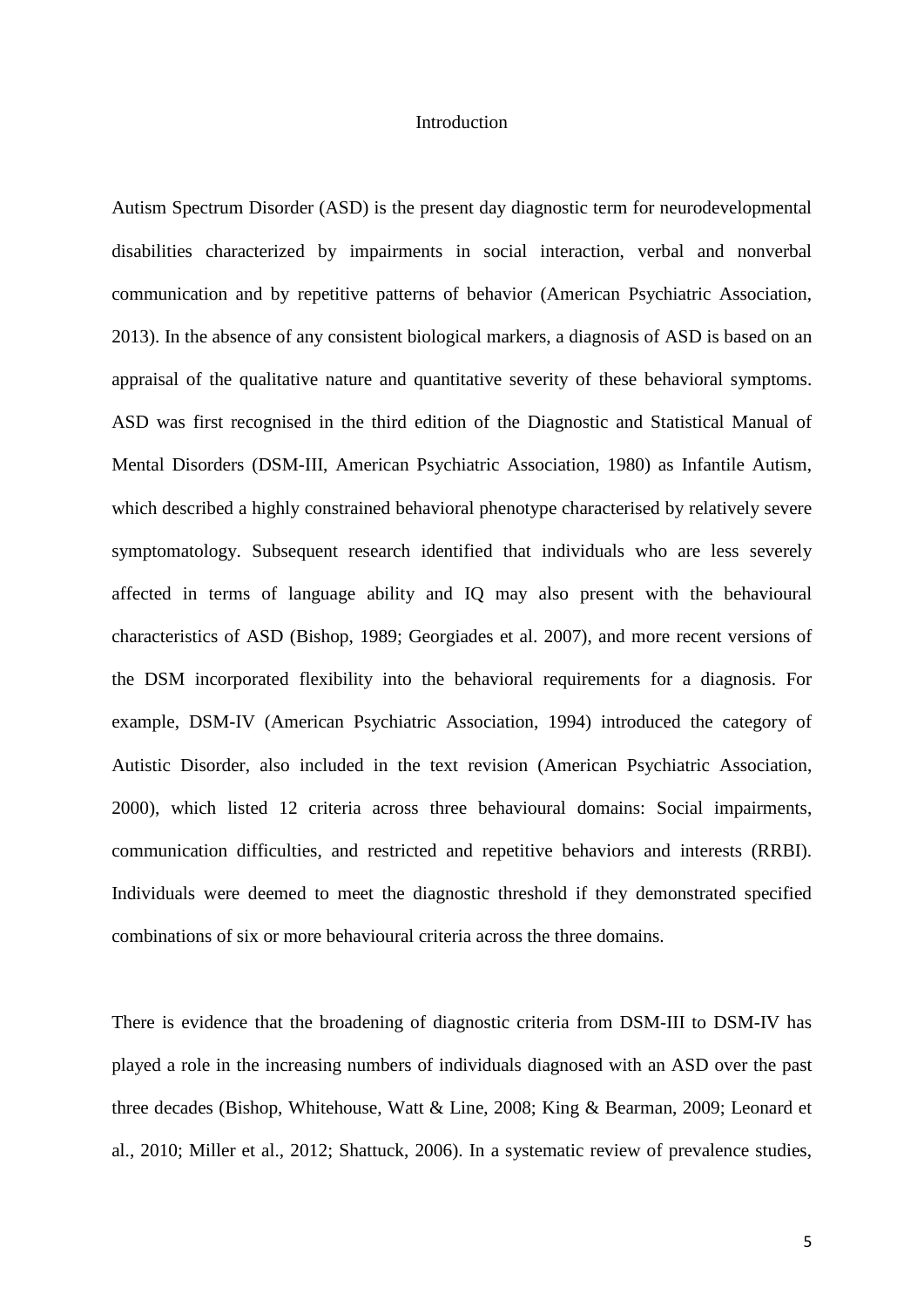Williams and colleagues found that epidemiological studies using DSM-IV criteria led to prevalence estimates three times those of studies using previous diagnostic criteria (Williams, Higgins, & Brayne, 2006). However, there is also evidence that the prevalence of ASD has continued to rise beyond the immediate period after the introduction of DSM-IV (Boyle et al., 2011; Maenner & Durkin, 2010; Parner et al., 2011). A recent population-based study in Sweden reported a significant increase in the prevalence of Autistic Disorder diagnoses between the years 1993 and 2002, but no rise in the level of autistic symptoms in the general population (Lundström et al., 2015). These findings raise the possibility that the increasing prevalence of ASD may have been driven by a shift in the diagnostic threshold over time towards diagnosing individuals with less severe autistic behaviours. However, no study has directly tested this hypothesis or quantified the effect.

The current study examined data from a register of newly diagnosed cases of ASD in Western Australia. Data are collected prospectively and include information on the diagnostic criteria met by each new case, as well as the severity of behaviours relevant to each criterion. We investigated all new cases that received the diagnosis of Autistic Disorder (diagnosed using DSM-IV-TR guidelines) from 2000 to 2006. The number of cases of Autistic Disorder in Western Australia has increased steadily over this period (Parner et al., 2011). The current study investigated the stability of criterion severity ratings over this seven-year time period during which the DSM-IV-TR criteria were stable, and tested the hypothesis that there has been population-level changes in the behavioural severity of individuals receiving a diagnosis of Autistic Disorder.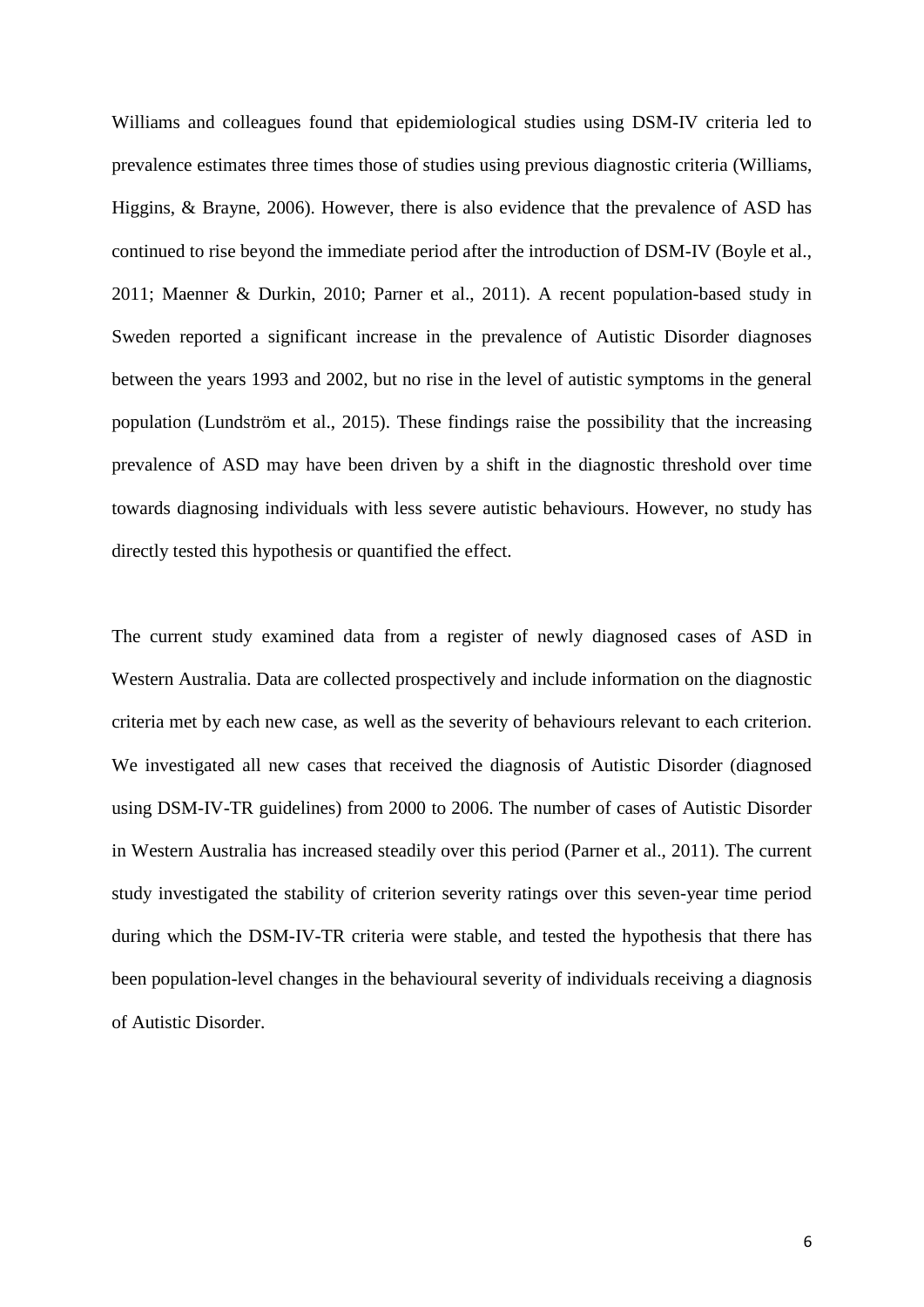#### Methods

#### *Cohort*

Western Australia has a population of approximately 2.6 million people (10% of Australia's population). The majority (77%) of Western Australia's population live in the capital city, Perth (Australian Bureau of Statistics, 2011), and the vast majority of ASD diagnostic and intervention services are coordinated from this centre. Since 1997, Western Australia has had a standardized procedure for diagnosis of ASDs and eligibility for Government-supported therapy provision (Glasson et al., 2008). For children younger than 12 years of age, the diagnostic assessment must be performed by a team of three independent health professionals (paediatrician or psychiatrist, psychologist, and speech-language pathologist), and for adolescents (12-17 years) and adults, an assessment must be carried out by a clinical psychologist, a paediatrician (for adolescents) and/or a psychiatrist, with the inclusion of a formalised assessment by a speech-language pathologist as needed.

The Western Australian Register for Autism Spectrum Disorders (hereafter, 'Autism Register') is an independent, prospective collection of demographic and diagnostic data established January 1999 for newly diagnosed cases of ASDs in Western Australia (Glasson, 2002). At the time of diagnosis, the diagnosing clinicians submit information to the Autism Register using a dedicated form. Notification of new cases to the Autism Register is voluntary, but ascertainment during the period covered by this study (2000 – 2006 inclusive) was enhanced by annual archival reviews of the four Government centres at which the majority of diagnostic assessments in Western Australia were conducted. One of these centres was also the primary administrative contact in Western Australia for families enrolled in Government supported ASD therapy services, which are available to all children in this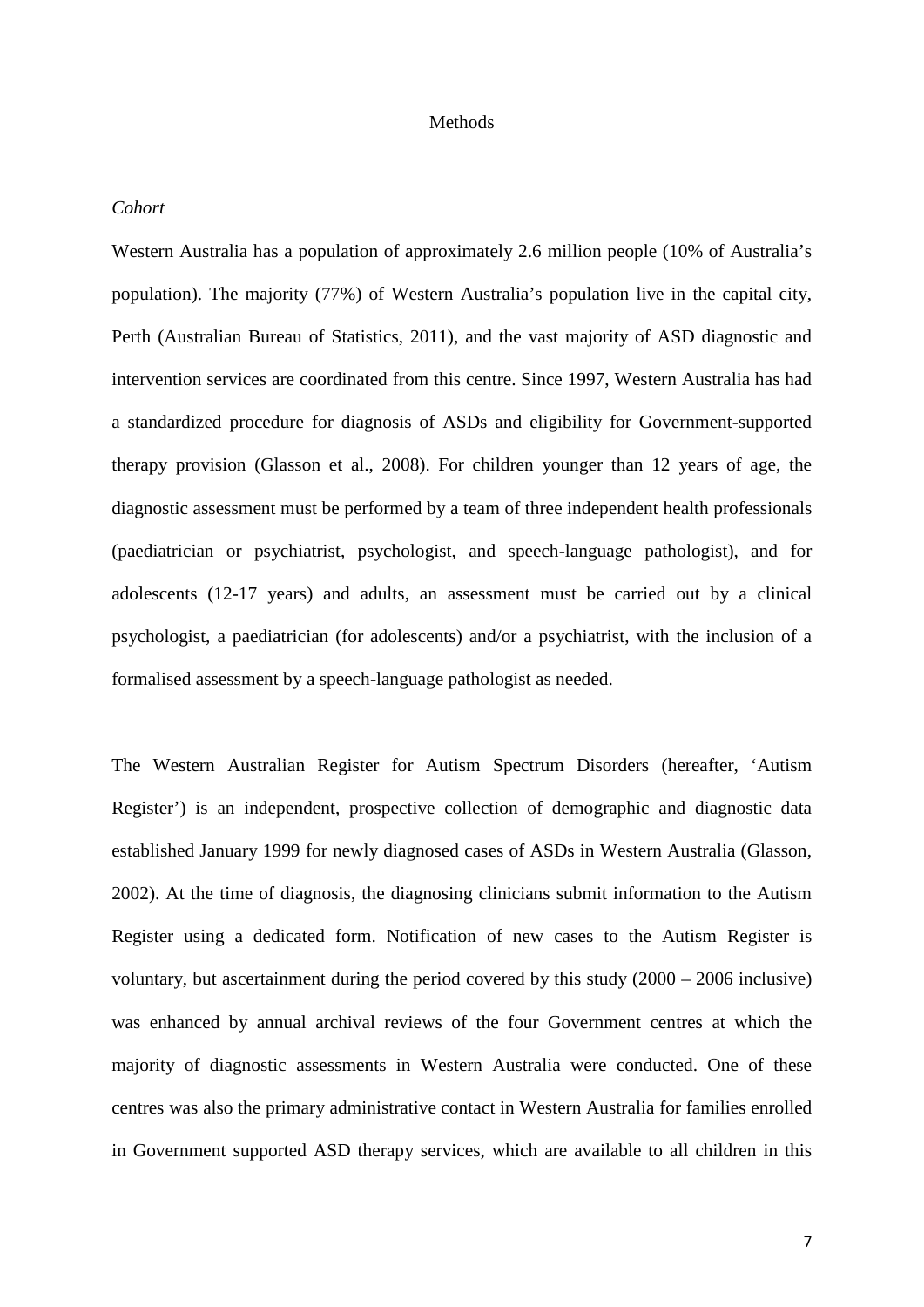jurisdiction with a diagnosis of Autistic Disorder. The diagnostic information of any cases found not to have been notified to the Autism Register was added to the annual collections, but without identifying details attached. Data collection has ethical approval from the Princess Margaret Hospital Human Research Ethics Committee (294EP).

In order to compare phenotypic changes over time in a large number of individuals diagnosed under consistent criteria, the current study included those cases who were diagnosed with Autistic Disorder (under DSM-IV-TR guidelines) in Western Australia between the years 2000 and 2006 (inclusive). These years were selected for analysis because during this period: (1) diagnostic assessments were predominantly conducted through four Government centres, and there was a central administrative portal for archival reviews, which provided confidence in achieving near-complete ascertainment of new cases of Autistic Disorder; (2) diagnosticians were strongly encouraged to complete severity scores for each criterion, and a near complete data-set was available; and (3) numerous studies (Boyle et al., 2011; Maenner & Durkin, 2010), including those in Western Australia (Parner et al., 2011), have found that this period corresponded to a particular increase in the prevalence of Autistic Disorder.

There were 1303 individuals who met the study inclusion criteria. Of these cases, 823 were notified to the Autism Register and 480 were added through archival reviews. A small number of cases  $(n = 51)$  were excluded from analyses because complete data on the criteria met and/or severity ratings were not provided by the diagnosing clinician(s), which left a final sample size of 1252 cases.

*Diagnostic and behavioral characteristics*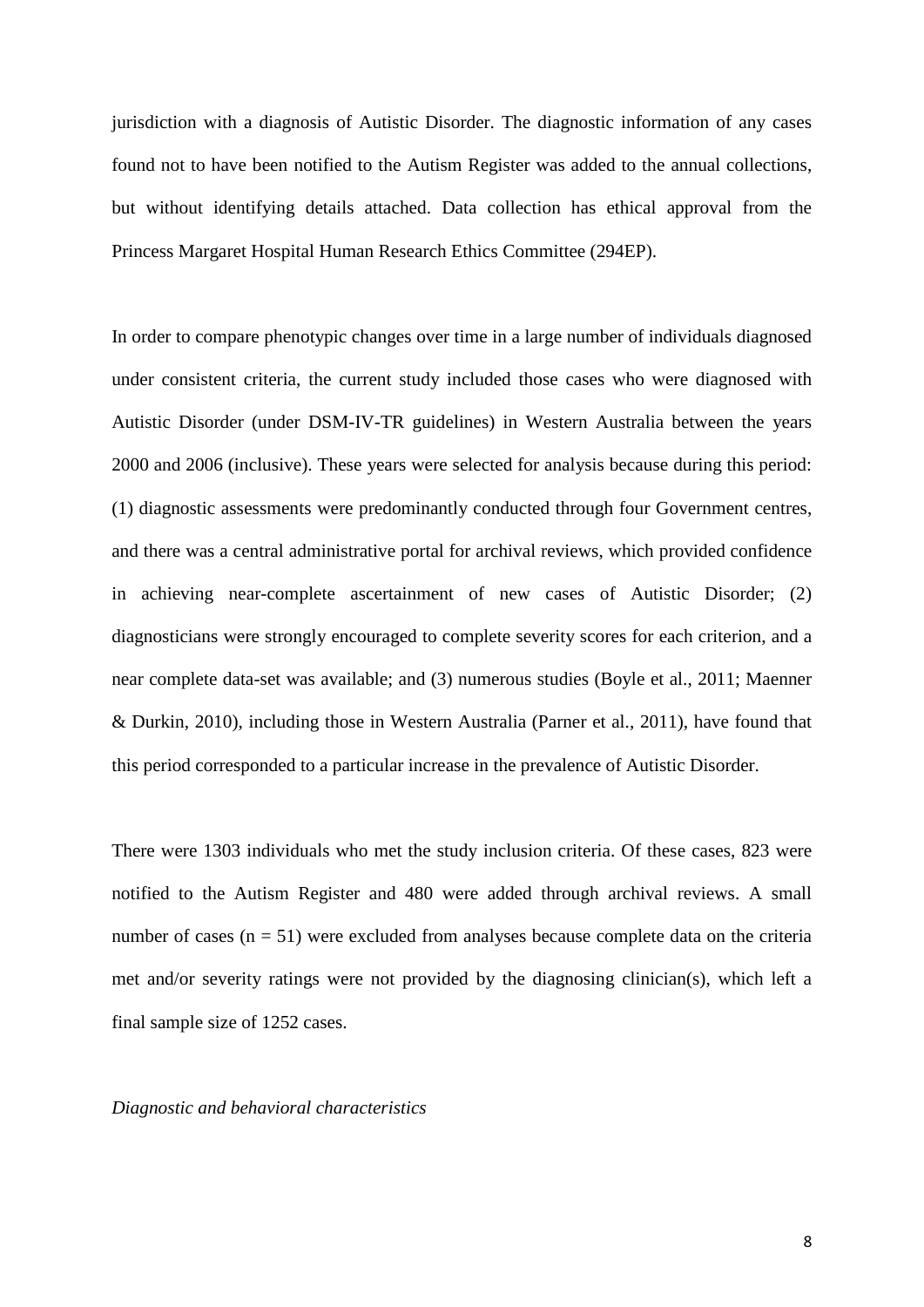At the time of diagnosis, diagnosticians completed a data collection form and submitted this to the Autism Register. The form included DSM-IV-TR diagnostic criteria and diagnosticians were asked to rate the criteria for each new diagnostic case according to a four point scale: (0) Criteria definitely not met; (1) Criteria questionable/partially met, (2) Clearly meets criterion to mild or moderate degree, and (3) Clearly meets criterion to an extreme degree. Diagnosticians also indicated if a criterion was not assessed.

Diagnosticians indicated on the data collection form whether the Vineland Adaptive Behavior Scales–Version 1 (VABS; Sparrow, Balla, & Cicchetti, 1984) was completed at the time of diagnosis. Those who completed the VABS were asked to provide standardized scores for the Adaptive Behavior Composite Score and the Communication, Daily Living Skills, Socialisation and Motor Skills domains (if completed). Lower standardized scores represent greater functional impairment.

#### *Statistical analysis*

Data consisted of one record per individual. Multiple variables were created for each diagnostic criterion including: (a) the original rating (0 to 3 scale), (b) a dichotomous criteria met or not met (met being defined as a score of 2 or 3) variable; and (c) a dichotomous rating of 'extreme' or 'not extreme' (extreme being defined as a score of 3) variable. These were aggregated to counts and percentage per calendar year of diagnosis.

All data analyses were completed using *R* (R Core Team, 2012). Analyses included investigations of: (a) the age and sex distribution of the sample across the study period; (b) change in percentage of cases deemed to meet diagnosis criteria (individually); (c) change in percentage of individuals deemed to be displaying extreme behaviors for diagnosis criteria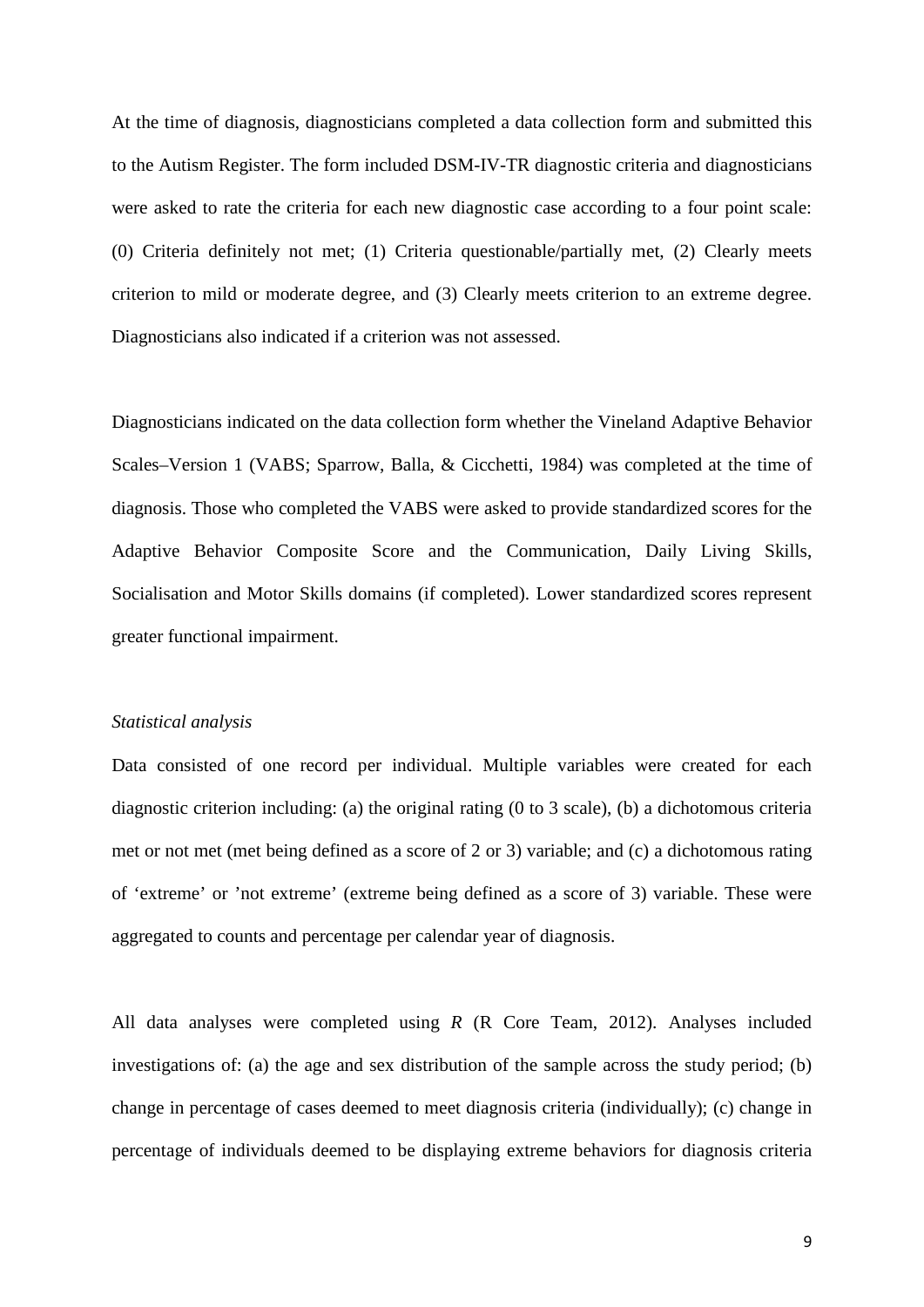(individually and aggregated), and (d) the number of criteria diagnosed as extreme (per case). Percentage change across calendar years within the study period was quantified using linear regression. As a sensitivity analysis, unit record data were analysed under a generalised linear model, modelled under the binomial distribution with the log link function, to calculate risk ratios. These analyses included adjustment for age and sex. It is likely that individuals who receive an ASD diagnoses during adulthood have different behavioral profiles to individuals who are diagnosed during childhood. To investigate the robustness of using whole population data, the analyses above were replicated restricting the data to only those individuals who were 18 years of age or younger at the time of diagnosis. Interaction terms between sex and calendar year were included, with models compared via ANOVA to assess the significance of the interaction term.

VABS standard scores were available for less than half of the current sample (see Supplementary Table 3 for numbers), which is insufficient ascertainment to determine whole population trends over time. However, these scores provided an opportunity to examine the validity of clinician severity ratings. Separate linear regression analyses were conducted to examine the relationship between VABS standardized scores and the relevant DSM-IV-TR criteria severity ratings. While the associations between VABS scores and autistic symptomatology in the ASD population are often weak, the highest correlations are observed between scores on the VABS Socialization domain and autistic behaviours in the social domain of DSM criteria (Klin et al., 2007; Perry, Flanagan, Dunn Geier & Freeman, 2009), and so analyses focused on these relationships.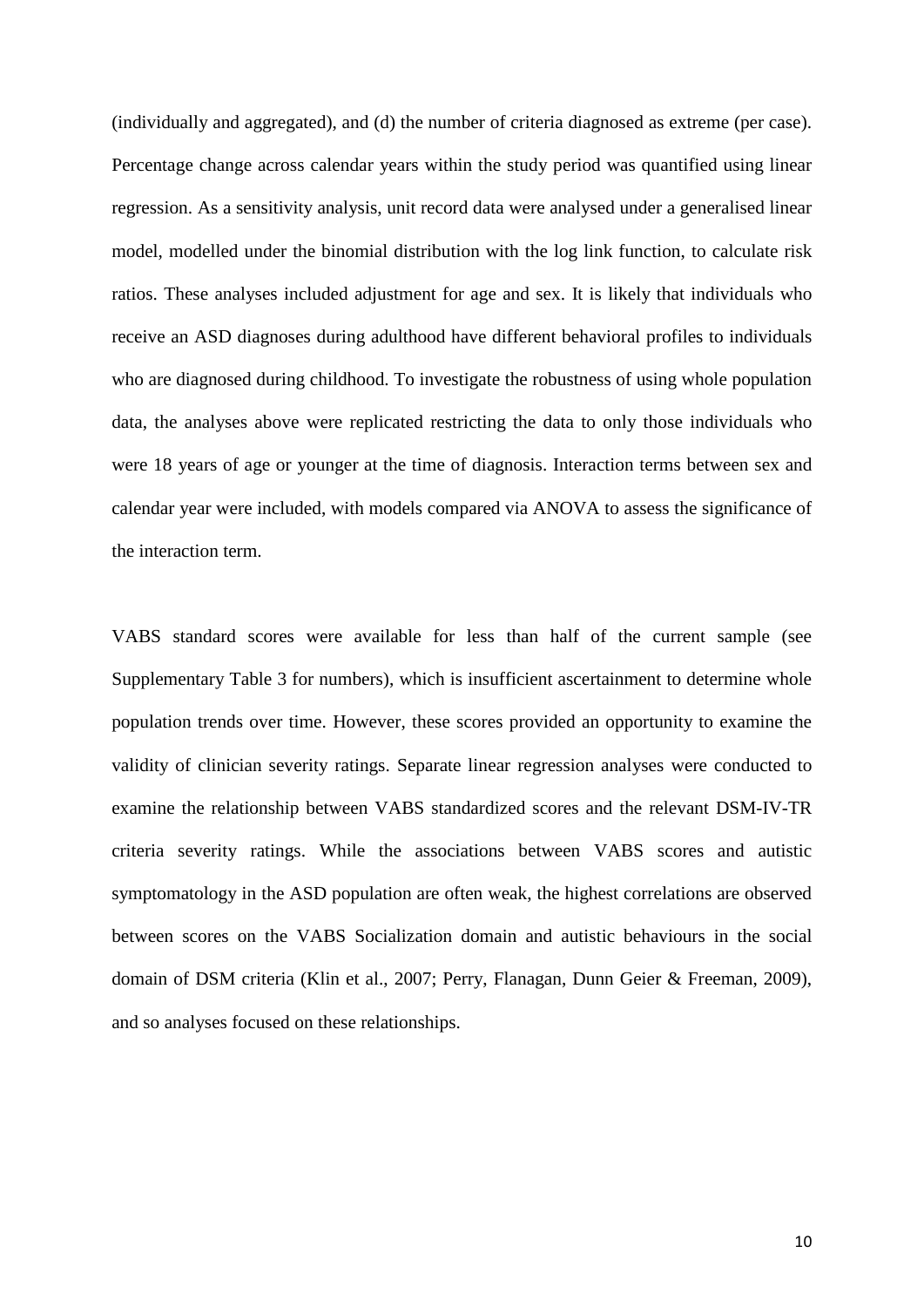#### Results

#### *Demographic data*

For the 1252 individuals who met the inclusion criteria, there was no statistically significant association between age at diagnosis or sex and calendar year across the study period (Table 1). The mean age of diagnosis was  $6.47$  (SD = 4.72) years and 82.5% of the sample was male.

# *Changes in diagnostic criteria met*

Linear regression identified a statistically significant decrease in the number of criteria deemed as 'met' per individual across the study period, decreasing by -0.067 (95% CI; - 0.108,-0.026;  $p < 0.01$ ) per calendar year (Table 2). However this was not deemed clinically significant as the mean count was 8.22 in 2000 and only dropped to 8.02 in 2006, with the lowest value observed in 2005 (7.87).

Table 2 also presents the annual count and percentage of individuals meeting each DSM-IV-TR criterion. There was a statistically significant decrease per calendar year in the percentage of new diagnostic cases meeting criteria 1b (*failure to develop peer relationships*), -2.5% (95% CI -4.3, -0.8; p = .013), and 3a (*preoccupation with restricted interests*), -2.0% (95% CI -3.0,-1.0;  $p = .003$ ). There was also a borderline significant ( $p < 0.1$ ) decrease in the percentage of new diagnostic cases meeting criteria 2a (*delay in, or total lack of, spoken language*), -1.4% (95% CI -3.0, 0.2; p = .08), and 3b (*inflexible adherence to routines*), - 1.8% (95% CI -3.7, 0.1;  $p = .057$ ). There was a significant increase per calendar year in new diagnostic cases meeting criteria 3d (*persistent preoccupation with parts of an object*), 2.3%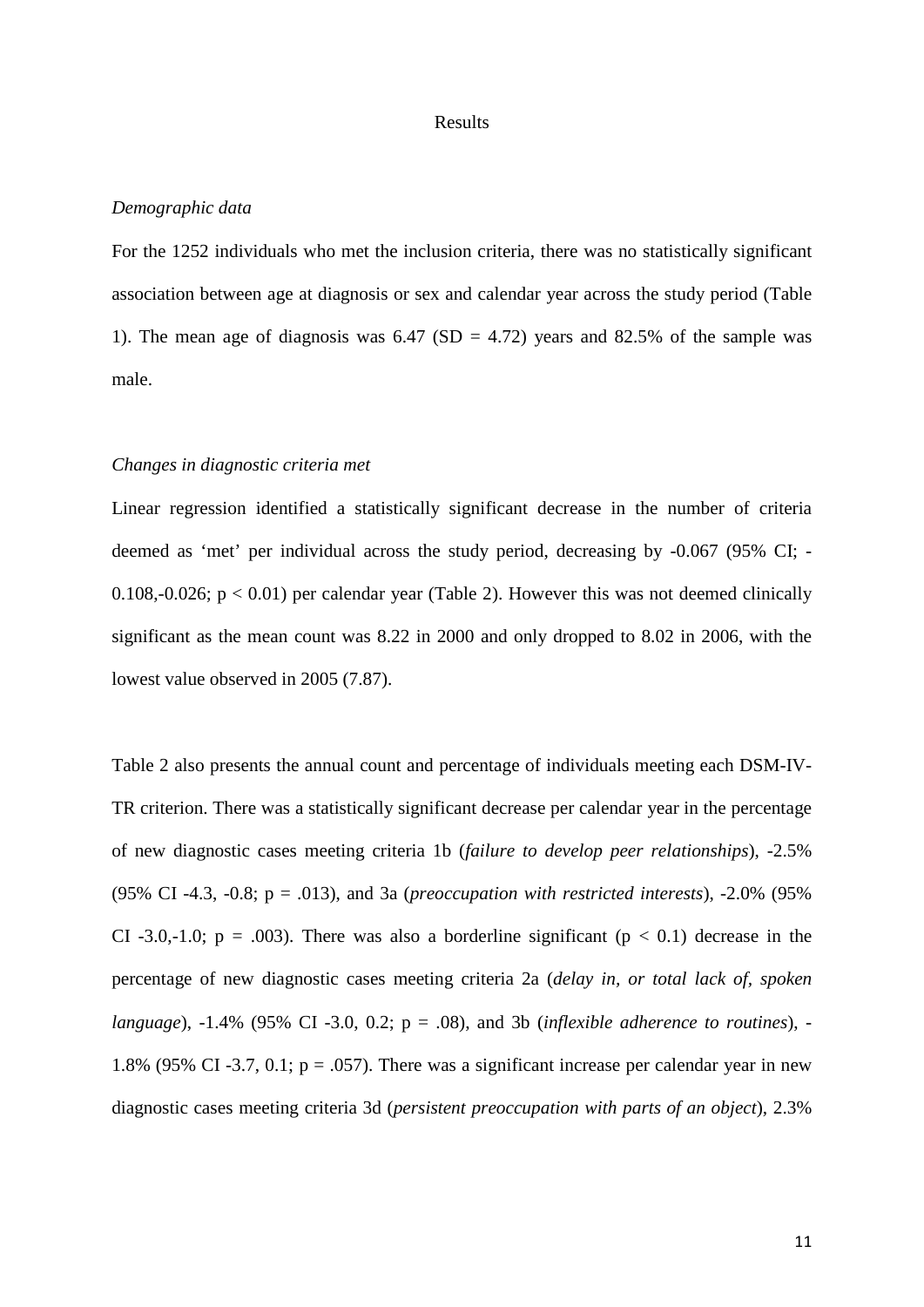(95% CI 1.2, 3.5;  $p = .004$ ). No statistically significant changes over time were observed for the remaining criteria.

# *Changes in behavioral severity of diagnostic criteria met*

Figure 1 presents change over time in the proportion of individuals who were rated as meeting a given criterion to an 'extreme' degree. Statistically significant decreases were observed for criteria 1a, 1b, 1c, 2b, 3a and 3b (all p values  $\langle .05 \rangle$ , with the smallest statistically significant rate of decrease observed for criteria 2b (-0.7% per year, 95% CI -1.4,  $-0.1$ ; p = .031) and the largest observed for criteria 1a ( $-2.1\%$  per year, 95% CI  $-3.1,-1.2$ ; p = .002). There was also a significant decrease per year in the percentage of individuals with any diagnostic criteria rated as 'extreme'  $(-3.8\%$  per year, 95% CI-5.4,-2.2; p = 0.002, Figure 2). Table 3 presents beta coefficients from linear regression analyses for each criterion as well as across the three domains. The adjusted R-squared values suggest a large portion of the variation present is explained by calendar year. A sensitivity analysis was carried out modelling individual risk of receiving a severity rating of 'extreme' for each criterion over time, adjusting for age and sex. The magnitude and direction of the results (risk ratios) were in line with those above and are presented in Supplementary Table 1a. The risk ratio estimates presented in Table 3 saw no major deviation when these analyses were repeated excluding the 20 (1.6%) of subjects aged over 18 years at the time of diagnosis, presented in Supplementary Table 1b. The interaction terms between sex and calendar year were not significant, and Supplementary Table 2 and Supplementary Figure 1 show the consistency in observations and trend estimates between males and females.

The percentage of individuals with 'extreme' ratings for at least three criteria declined from 16.0% in 2000 to 1.6% in 2006, while the percentage of new cases with no 'extreme' ratings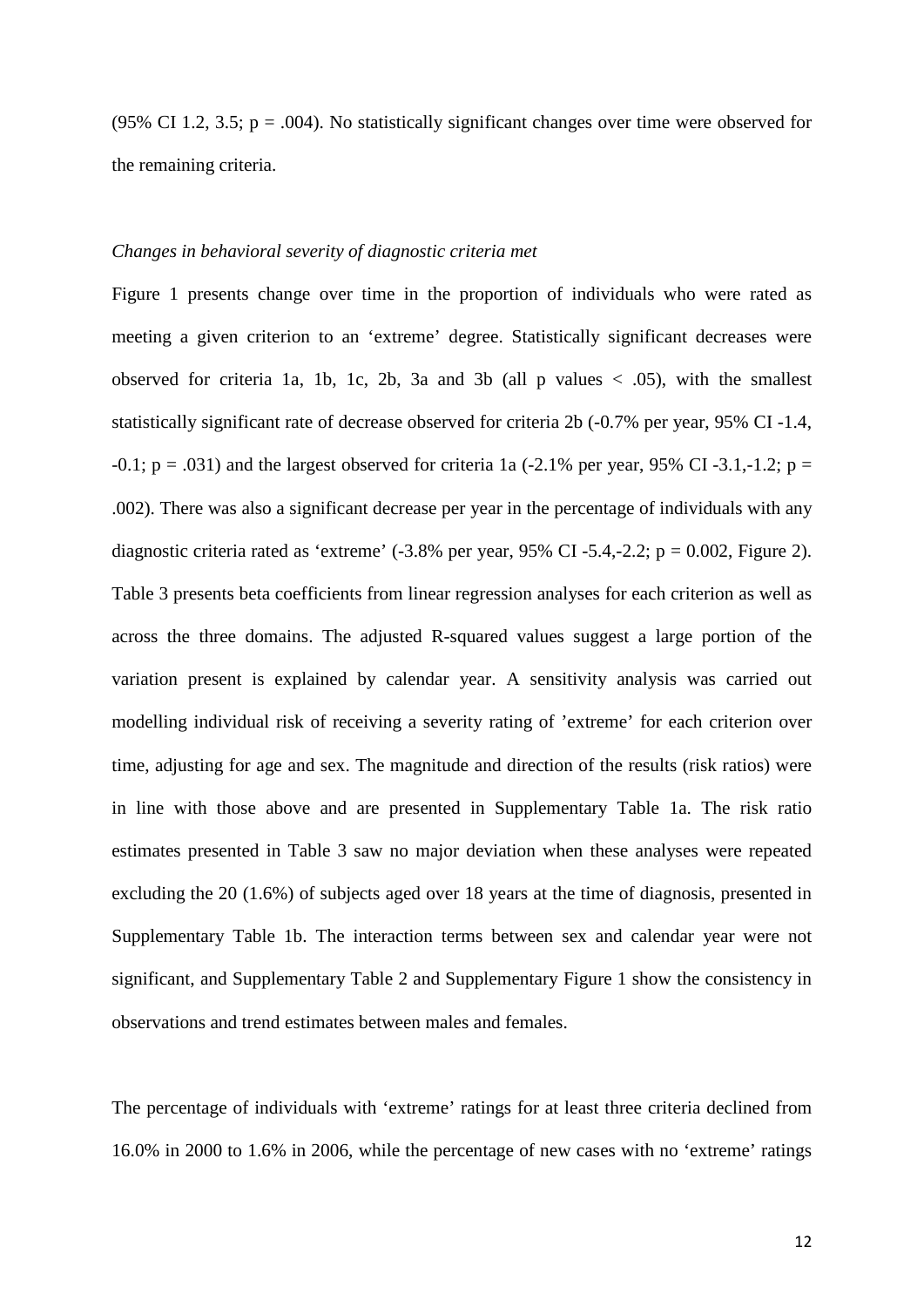increased from 58.5% to 86.6% across the same period (Figure 3a). There was no increase across calendar year observed in the number of individuals presenting with an 'extreme' diagnosis for at least one criteria,  $-1.3$  (95% CI  $-3.6$ , 1.1; p = .218), which contrasts with a statistically significant increase per year in the number of individuals with no extreme ratings, 21.7 per calendar year (95% CI 14.0, 29.4; p = .001) (Figure 3b).

#### *Validity of clinician severity ratings: VABS*

Supplementary Table 3 presents VABS standard scores as a function of clinician severity ratings. Numerous main effects were identified, including for Adaptive Behavior Composite scores in relation to severity ratings on Criteria 1b and 1c, for the Communication subscale scores in relation to ratings on Criteria 1a and 1c, and for the Socialization subscale scores in relation to ratings on Criteria 1b and 1c. Linear regression also revealed a significant effect of calendar year on the VABS Adaptive Behavior Composite score and Socialization subscale, indicating increasing VABS scores (less functional impairment) from 2000 to 2006 (Supplementary Table 4).

# Discussion

The current study provides the first evidence for population-level changes over time in the qualitative and quantitative phenotype of Autistic Disorder. Across the study period (2000 to 2006), there was a statistically significant reduction in the proportion of new diagnostic cases meeting two criteria (1b and 3a), and a reduction in the proportion of new cases rated as having 'extreme' severity for 6 of the 12 diagnostic criteria (1a, 1b, 1c, 2b, 3a and 3b). We found a significant reduction in the proportion of individuals given an extreme rating on three or more criteria from 2000 (16.0%) to 2006 (1.6%), while the percentage of new cases with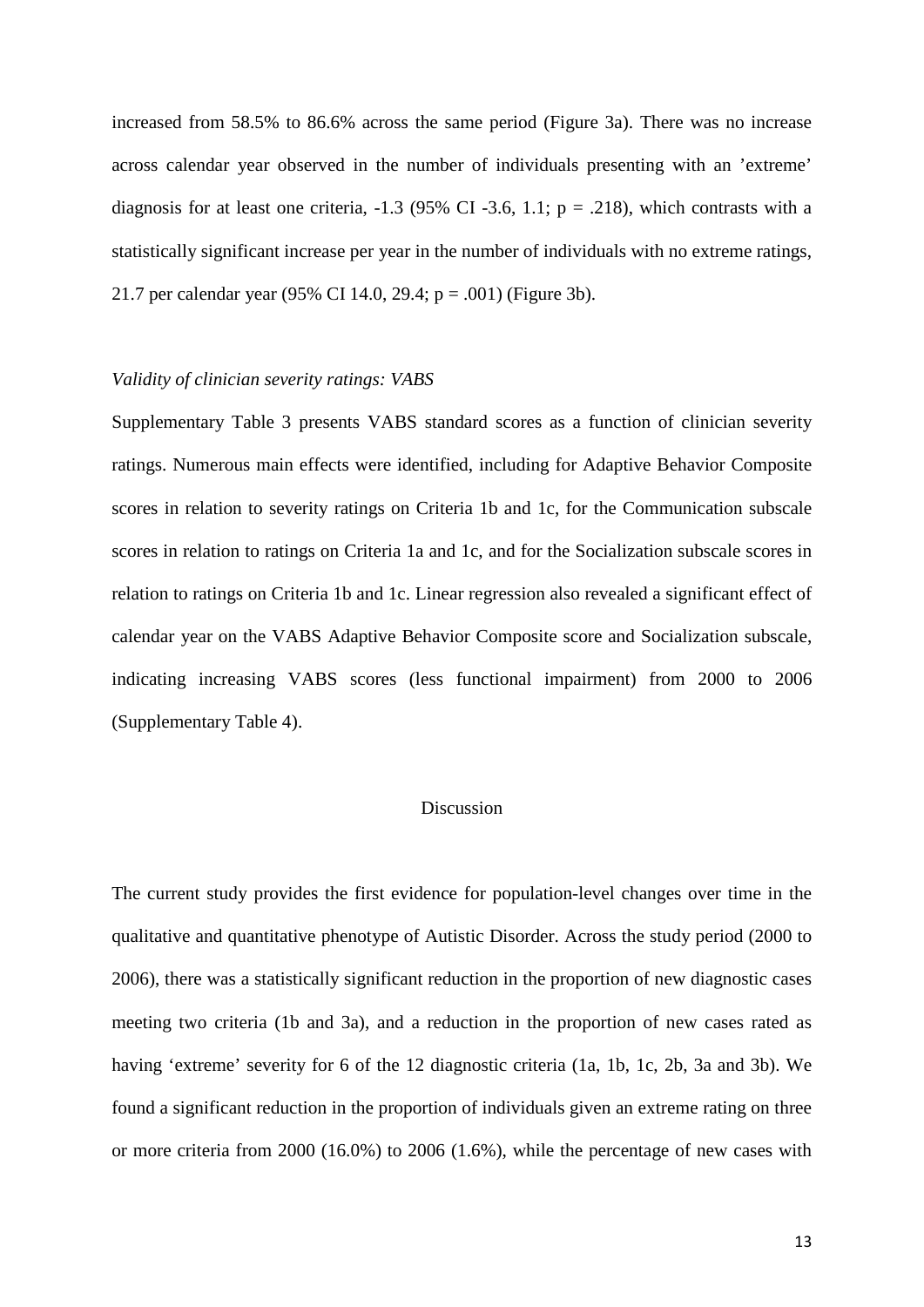no 'extreme' rating on any criteria increased from 58.5% to 86.6% across the same period. The observed changes in the diagnostic phenotype are even more striking given that the same criteria (DSM-IV-TR) were used during the entire study period, and the jurisdiction of Western Australia had a rigorous and standardized protocol for Autistic Disorder diagnoses.

There was a statistically significant reduction over time in the endorsement of criteria 1b (*failure to develop peer relationships to appropriate developmental level*) and a borderline significant decrease in the endorsement of criteria 2a (*delay in, or total of, the development of spoken language*). These criteria are reflective of broader developmental abilities, and the observed changes appear to indicate a reduction over time in the proportion of new diagnoses with significant functional difficulties. There was also a statistically significant reduction over time in the endorsement of 3a (*preoccupation with restricted interests*) and a borderline significant reduction in the endorsement of 3b (*inflexible adherence to routines/rituals*), but an increase in the proportion of new diagnoses meeting criterion 3d (*persistent preoccupation with parts of an object*). It is arguable that the behaviours consistent with criteria 3a and 3b represent greater functional impairment to an individual than those reflected by criterion 3d, and that this qualitative shift in diagnostic characteristics is also indicative of a reduction over time in the proportion of new diagnoses with a high degree of functional difficulties.

The major strength of the study design is the prospective, population-level data from a jurisdiction that had a standardised and rigorous diagnostic protocol for Autistic Disorder (Glasson, 2002). Despite notification to the Autism Registry being voluntary, we have reason to believe that the current sample represents near-complete ascertainment of all diagnoses of 'Autistic Disorder' in Western Australia from 2000 to 2006. During the study period, the vast majority of diagnostic assessments for Autistic Disorder were made at four centres, including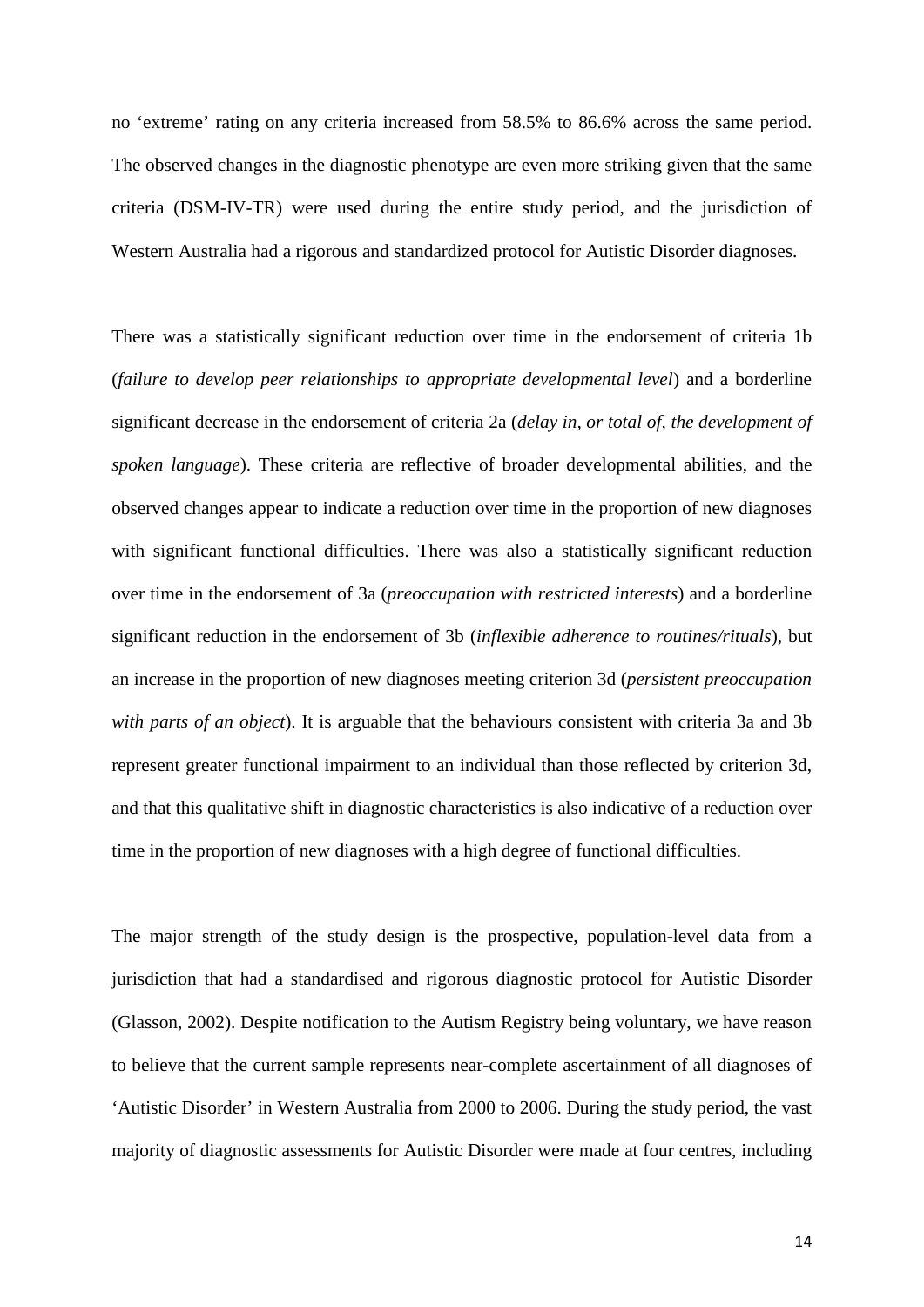one centre which was the primary administrative contact for Government-supported therapeutic services (eligible to all individuals with a diagnosis of Autistic Disorder). Annual archival reviews were conducted at each of these centres to identify and add to the Autism Register any cases that were not initially notified. We cannot rule out the possibility that there were a small number of cases who received both privately-funded diagnostic and therapeutic services and were not notified to the Autism Register. However, even cases diagnosed at small private clinics operating in Western Australia between 2000 and 2006 were required to be registered centrally for service provision and these pathways were approached for any missed cases. For this reason, we believe that the cohort of individuals who received a diagnosis of Autistic Disorder but were not added to the Autism Register, if any, would represent a small number of cases with less severe phenotypes, and would not alter the main conclusions of the study.

Clinician ratings of the severity of the behaviours relevant to each criterion was another strength of the study design. While severity ratings are part of the diagnostic classifications for ASD under DSM-5 guidelines, the use of ratings was not standard practice for diagnoses under DSM-IV-TR in other jurisdictions. It is important to highlight that the severity ratings had broad definitions, and that inter-rater reliability for clinician ratings could not be established from existing data. However, the VABS was completed on a proportion of cases, and we were able to demonstrate that standard scores on this measure (particularly the Total Composite, and the Communication and Socialization subscales) varied as a function of clinician severity ratings.

The current findings may inform our understanding of why the prevalence of ASD diagnoses has increased markedly over the past 50 years from 0.05% in the 1960s (Lotter, 1966) to at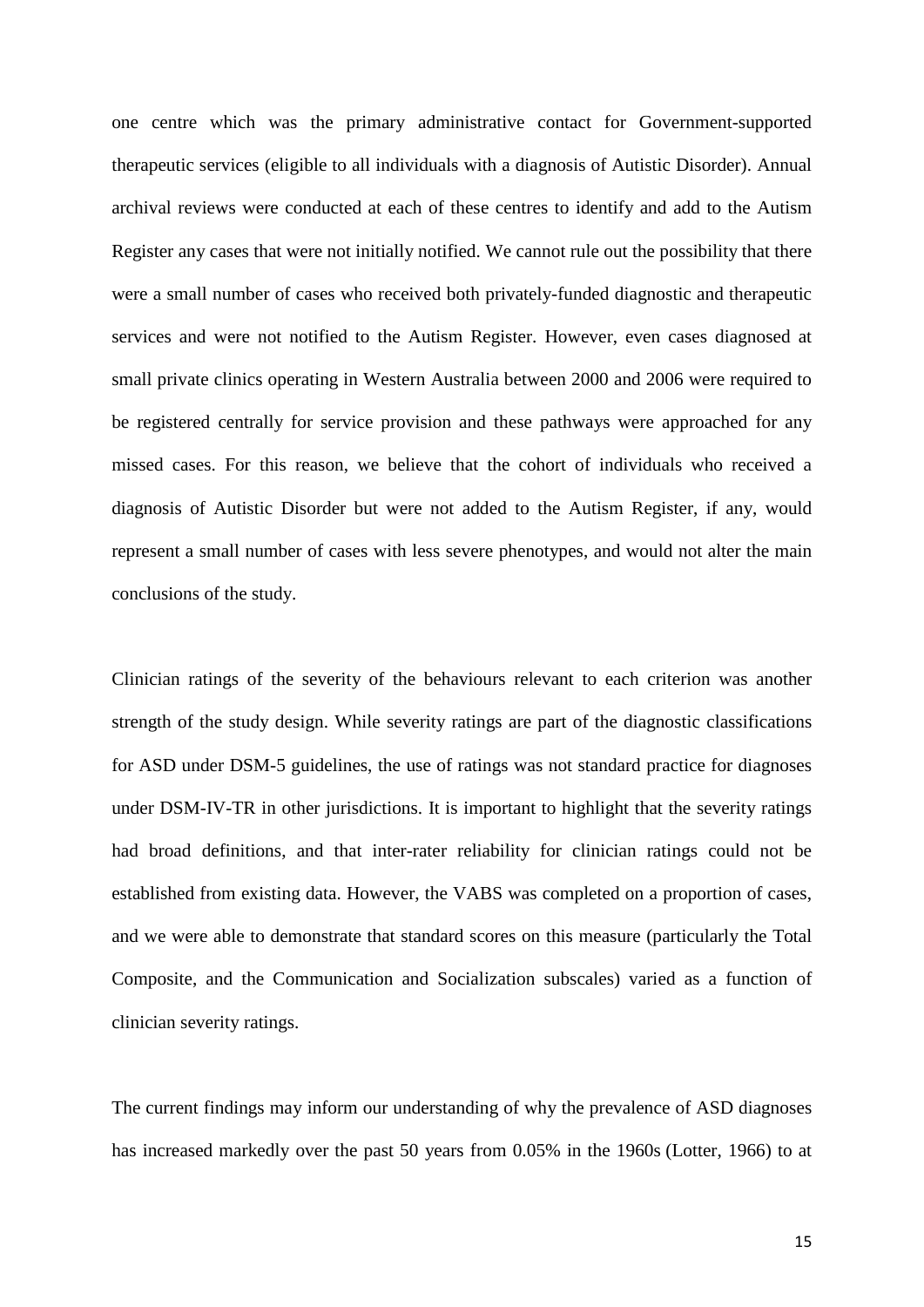least 1% in the 2010s (Elsabbagh et al., 2012). In the current study, we found that the number of individuals with no diagnostic criteria rated as 'extreme' in severity increased by an average of 21 cases per year from 2000 to 2006, whereas there was no statistically significant increase in the number of individuals with at least one diagnostic criterion rated as 'extreme'. This observation indicates that the majority of the increase in Autistic Disorder diagnoses in Western Australia during this period (Parner et al., 2011) is likely due to an increase in the diagnoses of individuals with less severe behavioural phenotypes. A range of sociological factors may have contributed to changes over time in the behavioural profiles of individuals presenting for a diagnostic assessment, including greater awareness of ASD among clinicians and the community (Charman 2002; Leonard et al., 2010) and the introduction of Government funded services specific to individuals with a diagnosis of Autistic Disorder (Gurney et al., 2003; Leonard et al., 2010; Mandell & Palmer, 2005; Nassar et al., 2009).

The current findings also have implications for future revisions of the diagnostic criteria for ASD. The population-level changes observed in the current study were across a study period that commenced six years after the introduction of the diagnostic category of Autistic Disorder (in DSM-IV in 1994). The findings indicate that population-level changes to the behavioural phenotype of community-based diagnoses can occur even during periods of stability in diagnostic criteria. The DSM-5 included several significant changes to the DSM-IV-TR diagnostic criteria for ASD, including combining the social and communication behavioral domains into a single 'social communication' domain. There are significantly fewer combinations of symptoms that lead to an ASD diagnosis under DSM-5 guidelines, which several studies have indicated may decrease the number of individuals diagnosed with ASD (Bennet & Goodall, 2016; Kulage, Smaldone, & Cohn, 2014). While the longer-term effects of the new diagnostic criteria on the behavioral phenotype of ASD is uncertain,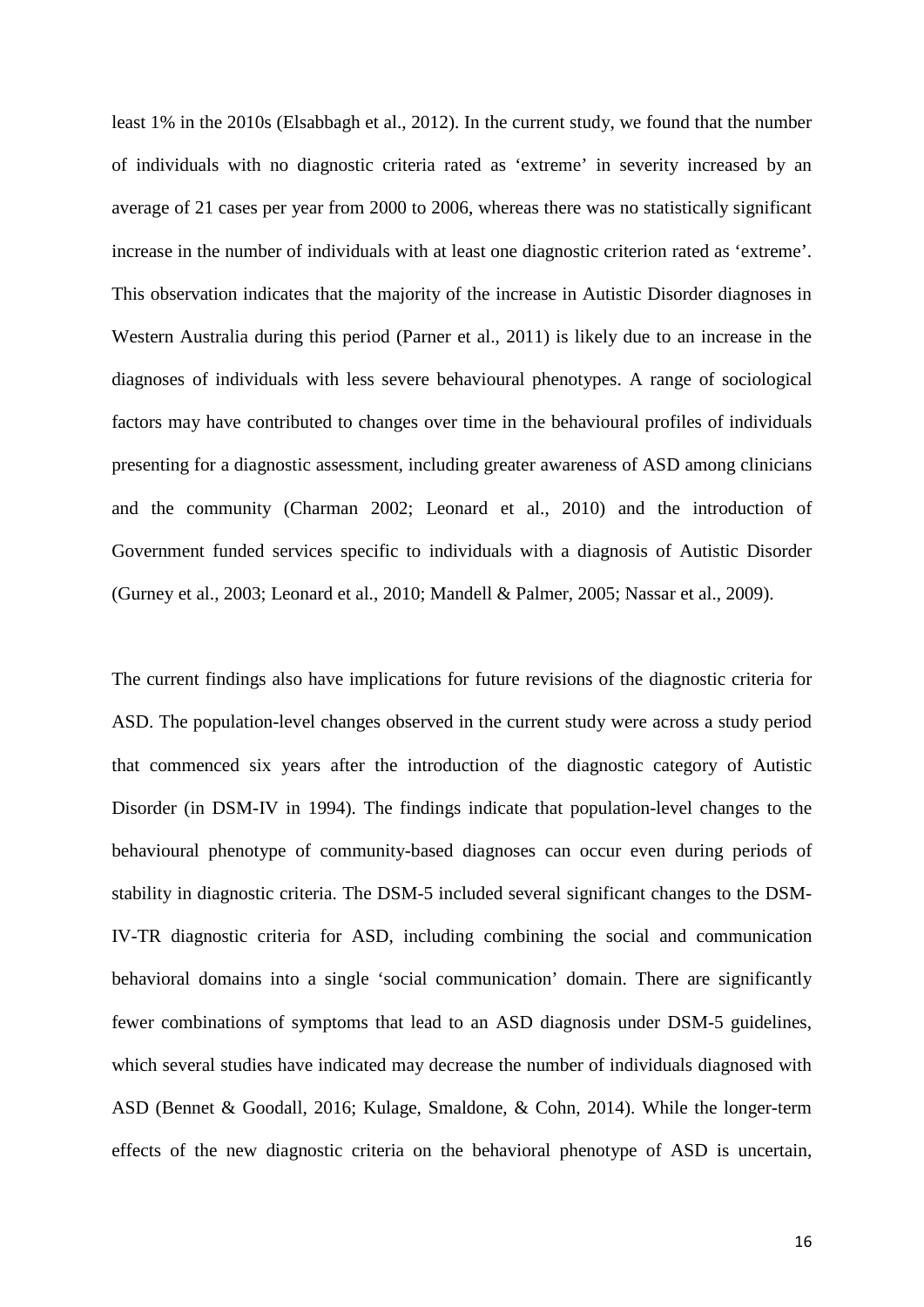clinician severity ratings are a key part of the DSM-5 criteria for ASD, which will facilitate ongoing monitoring.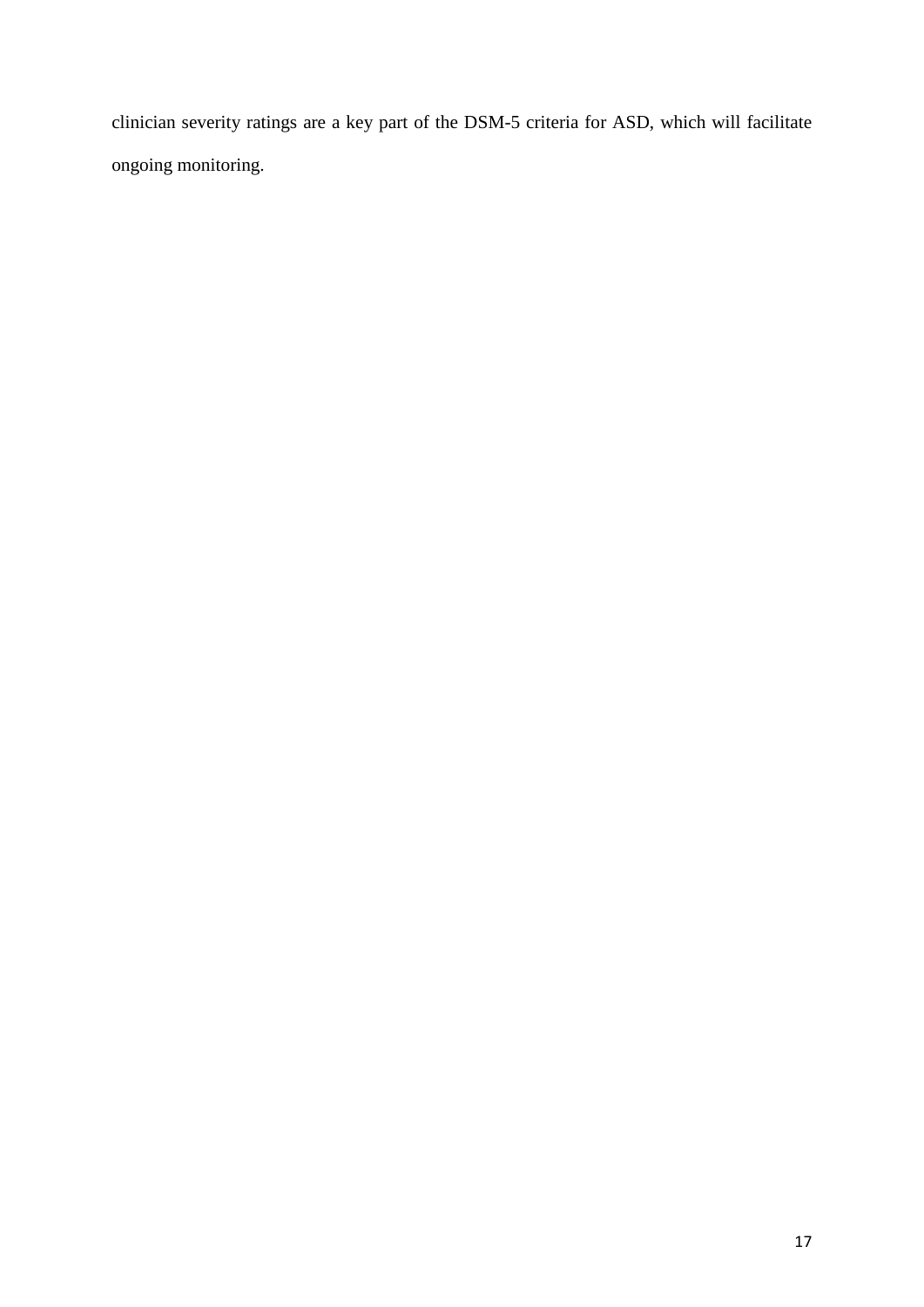# Acknowledgements

The authors would like to acknowledge the Advisory Committee of the Western Australian Register for Autism Spectrum Disorders, as well as the diagnosticians and participants who contributed data to the Register over a long period.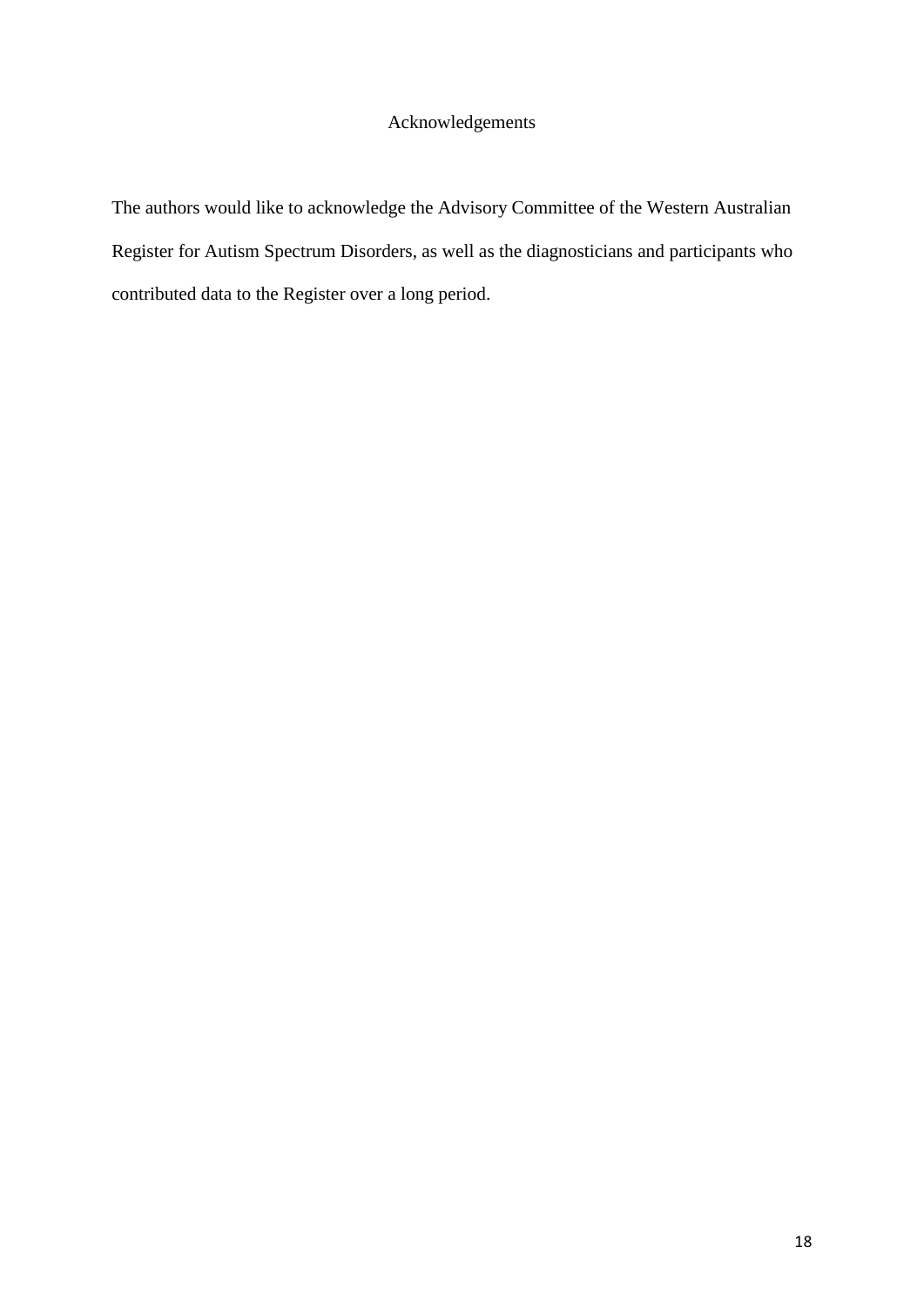#### References

- American Psychiatric Association (1980). Diagnostic and statistical manual of mental disorders (3rd ed.). Washington, DC: American Psychiatric Association.
- American Psychiatric Association (1994). Diagnostic and statistical manual of mental disorders (4th ed.). Washington, DC: American Psychiatric Association.
- American Psychiatric Association (2000). Diagnostic and statistical manual of mental disorders (4th ed. revised). Washington, DC: American Psychiatric Association.
- American Psychiatric Association (2013). Diagnostic and statistical manual of mental disorders (5th ed.). Washington, DC: APA Press.
- Australian Bureau of Statistics (2011). Greater Perth (Greater Capital City Statistical Area). Census QuickStats.
- Bennett, M, & Goodall E. (2016). A meta-analysis of DSM-5 autism diagnoses in relation to DSM-IV and DSM-IV-TR. Review Journal of Autism and Developmental Disorders, 3, 119-124.
- Bishop, D. V. M., Whitehouse, A. J. O., Watt, H. J., & Line, E. A. (2008). Autism and diagnostic substitution: evidence from a study of adults with a history of developmental language disorder. Developmental Medicine and Child Neurology, 50(5), 341-345.
- Bishop, D.V.M. (1989). Autism, Asperger's syndrome and semantic-pragmatic disorder: Where are the boundaries? British Journal of Disorders of Communication, 24, 107-121.
- Boyle, C. A., Boulet, S., Schieve, L. A., Cohen, R. A., Blumberg, S. J., Yeargin-Allsopp, M., ... Kogan, M. D. (2011). Trends in the prevalence of developmental disabilities in US children, 1997–2008. Pediatrics.
- Charman, T. (2002). The prevalence of autism spectrum disorders. European Child  $\&$ Adolescent Psychiatry, 11(6), 249-256. doi: 10.1007/s00787-002-0297-8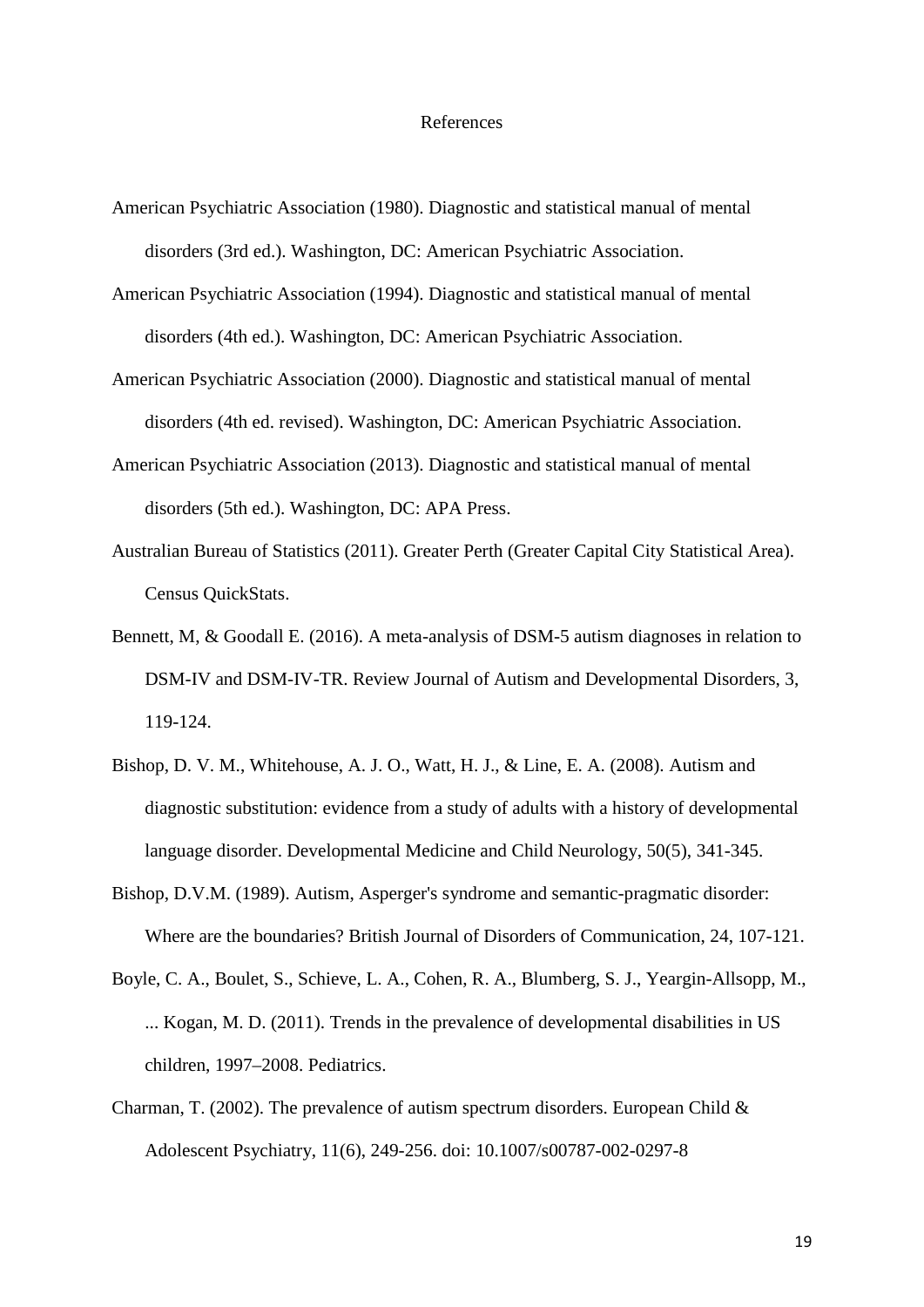- Elsabbagh, M., Divan, G., Koh, Y.-J., Kim, Y. S., Kauchali, S., Marcín, C., ... Fombonne, E. (2012). Global prevalence of autism and other pervasive developmental disorders. Autism Research, 5(3), 160-179.
- Georgiades, S., Szatmari, P., Zwaigenbaum, L., Duku, E., Bryson, S., Roberts, W., ... Mahoney, W. (2007). Structure of the autism symptom phenotype: A proposed multidimensional model. Journal of the American Academy of Child & Adolescent Psychiatry, 46(2), 188-196.
- Glasson, E.J., MacDermott, S., Dixon, G., Cook, H., Chauvel, P., Maley-Berg, A., Wray., J. (2008). Management of assessments and diagnosis for children with autism spectrum disorders: The Western Australian model. Medical Journal of Australia, 2008, 188, 288– 91.
- Glasson, E. J. (2002). The Western Australian Register for Autism Spectrum Disorders. Journal of Paediatrics and Child Health, 38(3), 321-321.
- Gurney, J. G., Fritz, M. S., Ness, K. K., Sievers, P., Newschaffer, C. J., & Shapiro, E. G. (2003). Analysis of prevalence trends of autism spectrum disorder in minnesota. JAMA Pediatrics, 157(7), 622-627.
- King, M., & Bearman, P. (2009). Diagnostic change and the increased prevalence of autism. International Journal of Epidemiology, 38(5), 1224-1234.
- Klin, A., Saulnier, C. A., Sparrow, S. S., Cicchetti, D. V., Volkmar, F. R., & Lord, C. (2007). Social and communication abilities and disabilities in higher functioning Individuals with autism spectrum disorders: The Vineland and the ADOS. Journal of Autism and Developmental Disorders, 37(4), 748-759.
- Kulage, K. M., Smaldone, A. M., & Cohn, E. G. (2014). How will DSM-5 affect autism diagnosis? A systematic literature review and meta-analysis. Journal of Autism and Developmental Disorders, 44(8), 1918-1932.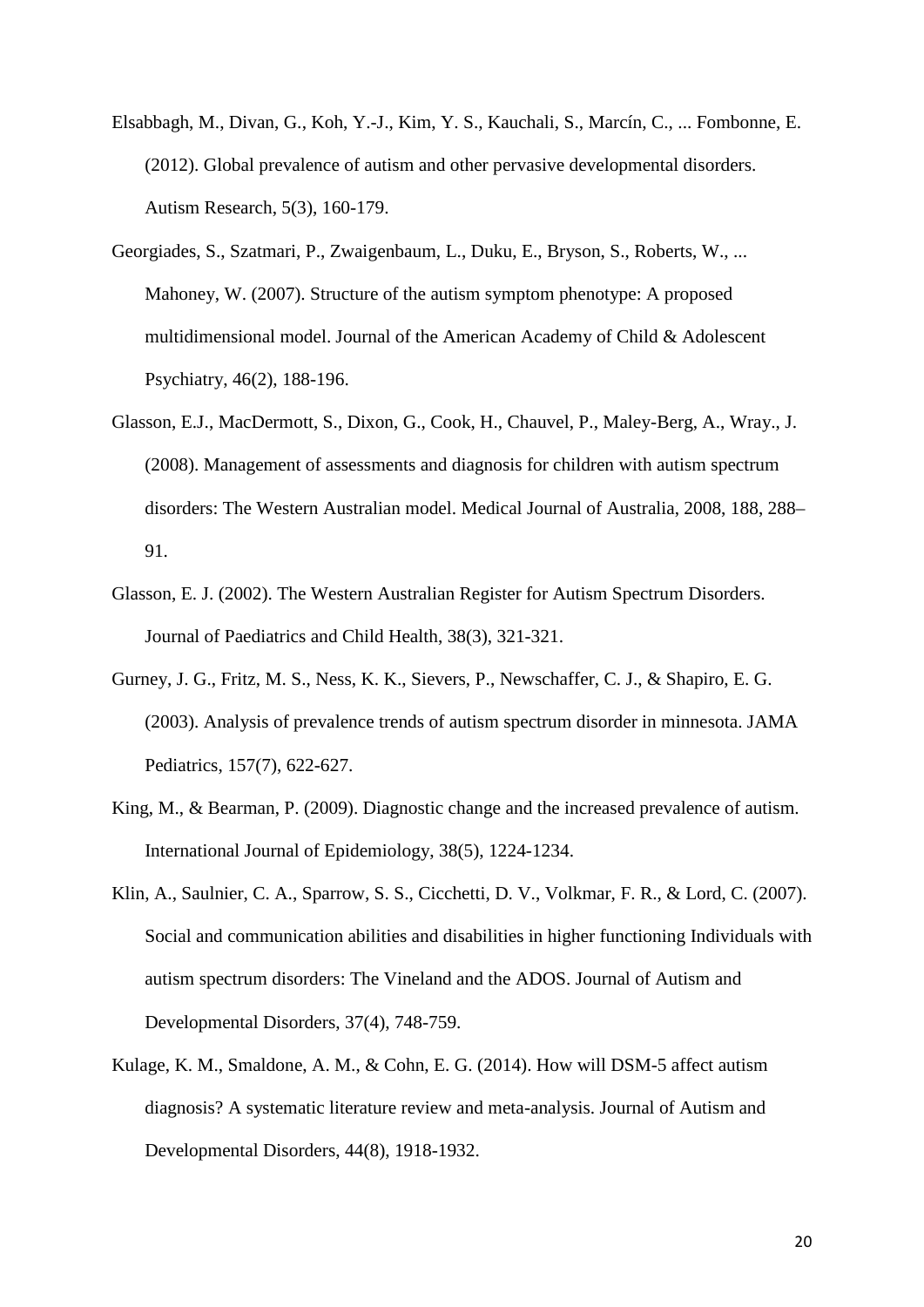- Leonard, H., Dixon, G., Whitehouse, A. J. O., Bourke, J., Aiberti, K., Nassar, N., ... Glasson, E. J. (2010). Unpacking the complex nature of the autism epidemic. Research in Autism Spectrum Disorders, 4(4), 548-554.
- Lotter, V. (1966). Epidemiology of autistic conditions in young children. Social Psychiatry, 1, 124–137.
- Lundström, S., Reichenberg, A., Anckarsäter, H., Lichtenstein, P., & Gillberg, C. (2015). Autism phenotype versus registered diagnosis in Swedish children: prevalence trends over 10 years in general population samples. British Medical Journal, 350, 1961.
- Maenner, M. J., & Durkin, M. S. (2010). Trends in the prevalence of autism on the basis of special education data. Pediatrics, 126(5), e1018-e1025.
- Mandell, D. S., & Palmer, R. (2005). Differences among states in the identification of autistic spectrum disorders. Archives of Pediatrics & Adolescent Medicine, 159(3), 266-269.
- Miller, J. S., Bilder, D., Farley, M., Coon, H., Pinborough-Zimmerman, J., Jenson, W., …. McMahon, W. M. (2012). Autism Spectrum Disorder reclassified: A second look at the 1980s Utah/UCLA autism epidemiologic study. Journal of Autism and Developmental Disorders, 43(1), 200-210.
- Nassar, N., Dixon, G., Bourke, J., Bower, C., Glasson, E., de Klerk, N., & Leonard, H. (2009). Autism spectrum disorders in young children: effect of changes in diagnostic practices. International Journal of Epidemiology, 38(5), 1245-1254. doi: 10.1093/ije/dyp260
- Parner, E. T., Thorsen, P., Dixon, G., de Klerk, N., Leonard, H., Nassar, N., … Glasson, E. J. (2011). A comparison of autism prevalence trends in Denmark and Western Australia. Journal of Autism and Developmental Disorders, 41(12), 1601-1608.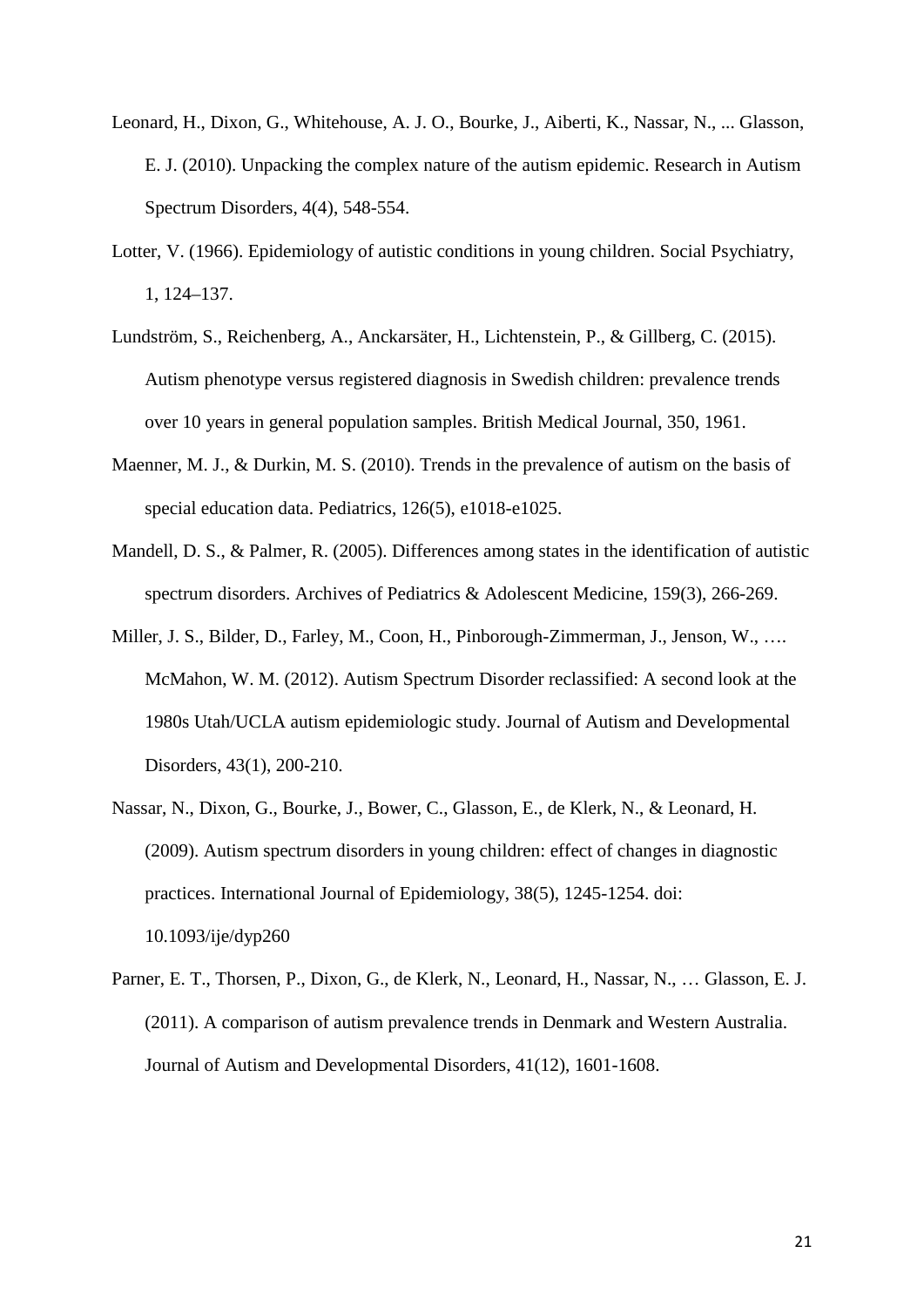- Perry, A., Flanagan, H. E., Dunn Geier, J., & Freeman, N. L. (2009). The Vineland Adaptive Behavior Scales in young children with autism spectrum disorders at different cognitive levels. Journal of Autism and Developmental Disorders, 39(7), 1066-1078.
- R Core Team. (2012). R: A language and environment for statistical computing. R Foundation for Statistical Computing, Vienna, Austria.
- Shattuck PT. (2006). The contribution of diagnostic substitution to the growing administrative prevalence of autism in US special education. Pediatrics, 117(4), 1028– 1037.
- Sparrow, S., Balla, D., & Cicchetti D. (1984). The Vineland Adaptive Behavior Scales. Circle Pines, MN: American Guidance Services.
- Williams, J. G., Higgins, J. P. T., & Brayne, C. E. G. (2006). Systematic review of prevalence studies of autism spectrum disorders. Archives of Disease in Childhood, 91(1), 8-15.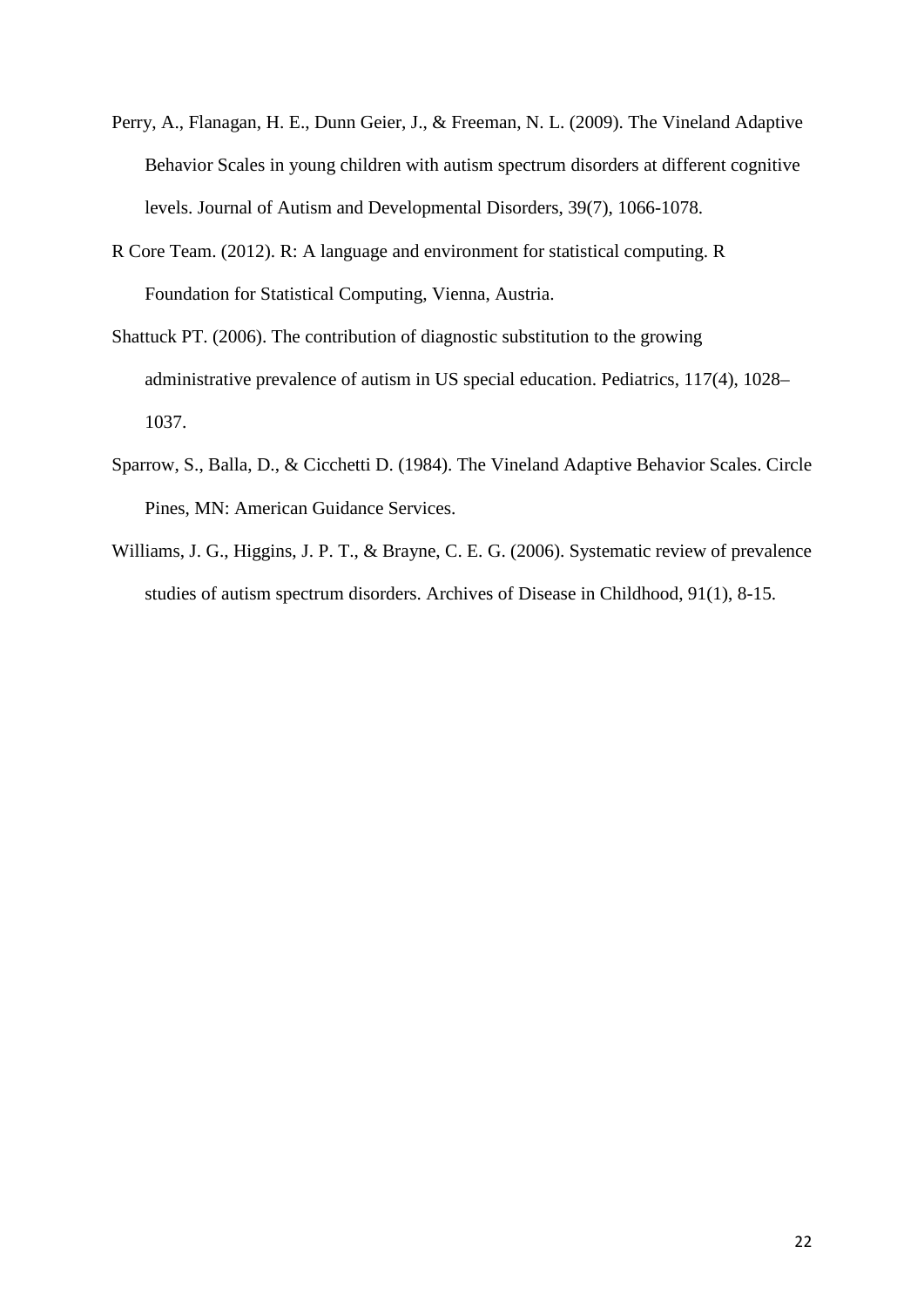|             | 2000         | 2001        | 2002        | 2003         | 2004        | 2005         | 2006        | Total        |
|-------------|--------------|-------------|-------------|--------------|-------------|--------------|-------------|--------------|
| ${\bf N}$   | 106          | 152         | 167         | 178          | 192         | 203          | 254         | 1252         |
| Age         |              |             |             |              |             |              |             |              |
| Mean $(SD)$ | 6.43(5.47)   | 6.57(4.75)  | 6.19(4.37)  | 6.62(4.68)   | 6.56(4.41)  | 6.38(5.15)   | 6.53(4.51)  | 6.47(4.72)   |
| Range       | $2 - 43$     | $2 - 25$    | $1 - 26$    | $1 - 33$     | $2 - 26$    | $1 - 38$     | $1 - 31$    | $1 - 43$     |
| $Sex*$      |              |             |             |              |             |              |             |              |
| Male        | 84 (79.2%)   | 122 (80.3%) | 129 (77.2%) | 152 (85.9%)  | 157 (82.2%) | 171 (85.1%)  | 207 (84.5%) | 1022 (82.5%) |
| Female      | $22(20.8\%)$ | 30(19.7%)   | 38 (22.8%)  | $25(14.1\%)$ | 34 (17.8%)  | $30(14.9\%)$ | 38 (15.5%)  | 217 (17.5%)  |

*Table 1.* Participant demographics by calendar year

\*Data on sex of case were missing for 1 case in each of 2003 and 2004, 2 cases in 2005 and 9 cases in 2006.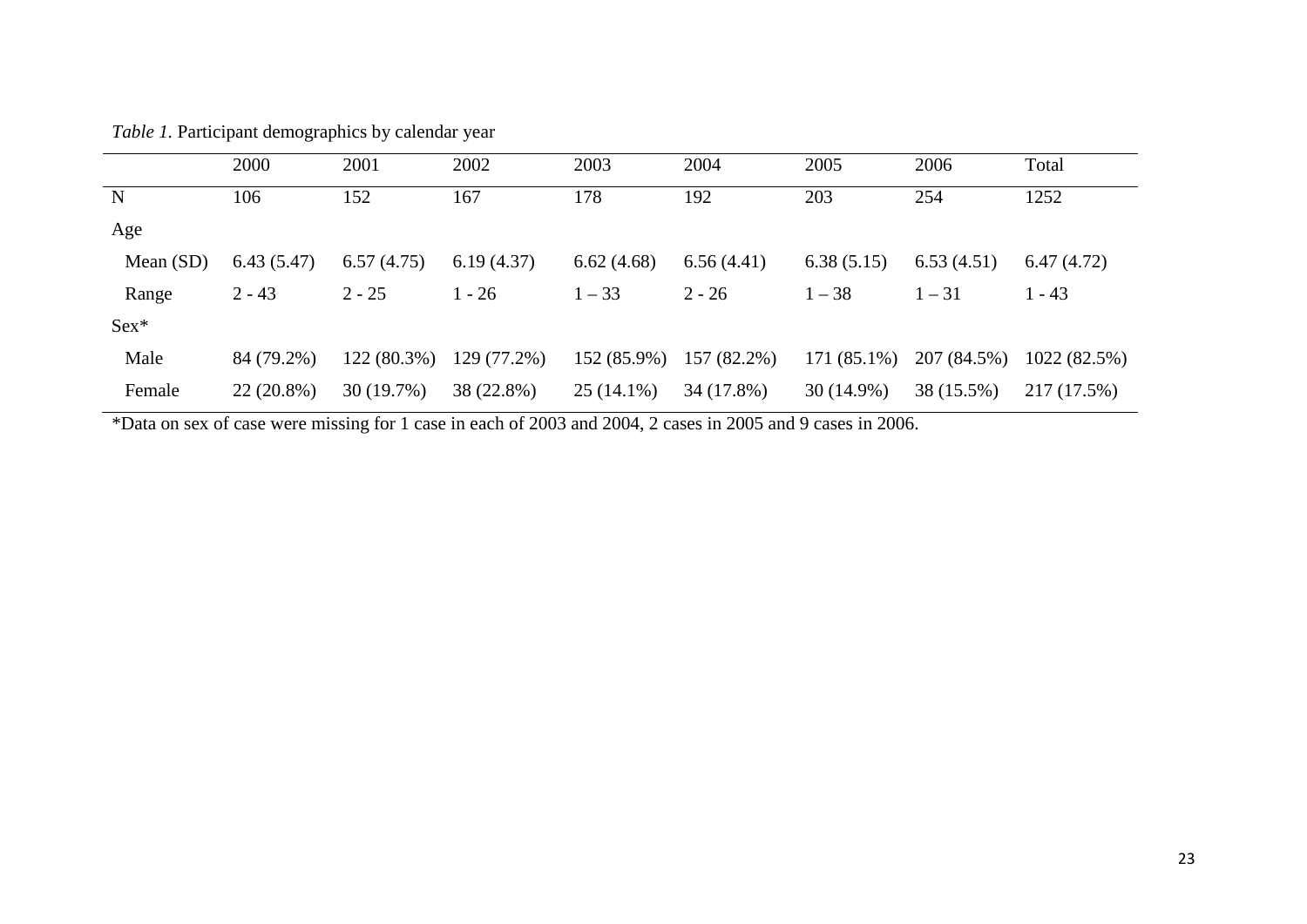| Criteria                                         | Assessment   | 2000      | 2001                    | 2002       | 2003       | 2004        | 2005       | 2006       |
|--------------------------------------------------|--------------|-----------|-------------------------|------------|------------|-------------|------------|------------|
| Number of criteria endorsed                      | M(SD)        |           | 8.22 (1.39) 8.55 (1.53) | 7.98(1.43) | 8.04(1.42) | 8.21 (1.36) | 7.87(1.40) | 8.02(1.48) |
| 1a                                               | Met          | 89 (84.0) | 128 (84.2)              | 135 (80.8) | 154(86.5)  | 167(87.0)   | 165(81.3)  | 211(83.1)  |
| Marked impairment in the use of                  | Not Met      | 17(16.0)  | 24(15.8)                | 32(19.2)   | 24(13.5)   | 24(12.5)    | 38 (18.7)  | 43(16.9)   |
| multiple nonverbal behaviors                     | Not Assessed | $0(-)$    | $0(-)$                  | $0(-)$     | 0(0.0)     | 1(0.5)      | 0(0.0)     | 0(0.0)     |
| 1 <sub>b</sub>                                   | Met          | 89 (84.0) | 135 (88.8)              | 135 (80.8) | 149 (83.7) | 154(80.2)   | 145(71.4)  | 183 (72.0) |
| Failure to develop peer relationships to Not Met |              | 16(15.1)  | 17(11.2)                | 30(18.0)   | 27(15.2)   | 34(17.7)    | 42(20.7)   | 57(22.4)   |
| appropriate developmental level                  | Not Assessed | 1(0.9)    | $0(-)$                  | 2(1.2)     | 2(1.1)     | 4(2.1)      | 16(7.9)    | 14(5.5)    |
| 1 <sub>c</sub>                                   | Met          | 80(75.5)  | 112(73.7)               | 117(70.1)  | 130 (73.0) | 145(75.5)   | 144 (70.9) | 177(69.7)  |
| Lack of spontaneous seeking to share             | Not Met      | 26(24.5)  | 40(26.3)                | 49(29.3)   | 48 (27.0)  | 47(24.5)    | 59(29.1)   | 77(30.3)   |
| enjoyment or interests with others               | Not Assessed | $0(-)$    | $0(-)$                  | 1(0.6)     | 0(0.0)     | 0(0.0)      | 0(0.0)     | 0(0.0)     |
| 1 <sub>d</sub>                                   | Met          | 91 (85.8) | 135 (88.8)              | 140(83.8)  | 144 (80.9) | 171(89.1)   | 177(87.2)  | 217 (85.4) |
| Lack of social or emotional reciprocity Not Met  |              | 15(14.2)  | 17(11.2)                | 27(16.2)   | 34(19.1)   | 21(10.9)    | 26(12.8)   | 36(14.2)   |
|                                                  | Not Assessed | $0(-)$    | $0(-)$                  | $0(-)$     | 0(0.0)     | 0(0.0)      | 0(0.0)     | 1(0.4)     |
| 2a                                               | Met          | 84 (79.2) | 108(71.1)               | 123(73.7)  | 123(69.1)  | 144(75.0)   | 136(67.0)  | 174(68.5)  |
| Delay in, or total lack of, the                  | Not Met      | 22(20.8)  | 42(27.6)                | 43(25.7)   | 55 (30.9)  | 47(24.5)    | 66 (32.5)  | 79(31.1)   |
| the development of spoken language               | Not Assessed | $0(-)$    | 2(1.3)                  | 1(0.6)     | 0(0.0)     | 1(0.5)      | 1(0.5)     | 1(0.4)     |
| $2b*$                                            | Met          | 46(43.4)  | 79 (52.0)               | 75 (44.9)  | 93 (52.2)  | 101(52.6)   | 100(49.3)  | 134 (52.8) |
| Impairment in the ability to                     | Not Met      | 9(8.5)    | 17(11.2)                | 17(10.2)   | 12(6.7)    | 11(5.7)     | 14(6.9)    | 31(12.2)   |
| initiate or sustain a conversation               | Not Assessed | 51(48.1)  | 56 (36.8)               | 75 (44.9)  | 73 (41.0)  | 80(41.7)    | 89 (43.8)  | 89 (35.0)  |
| 2c                                               | Met          | 44(41.5)  | 81 (53.3)               | 75 (44.9)  | 59(33.1)   | 72(37.5)    | 78 (38.4)  | 112(44.1)  |

*Table 2.* The mean (SD) number of criteria endorsed by new Autistic Disorder diagnoses between 2000 and 2006. The number (%) of new cases meeting each diagnostic criterion across the study period are also presented.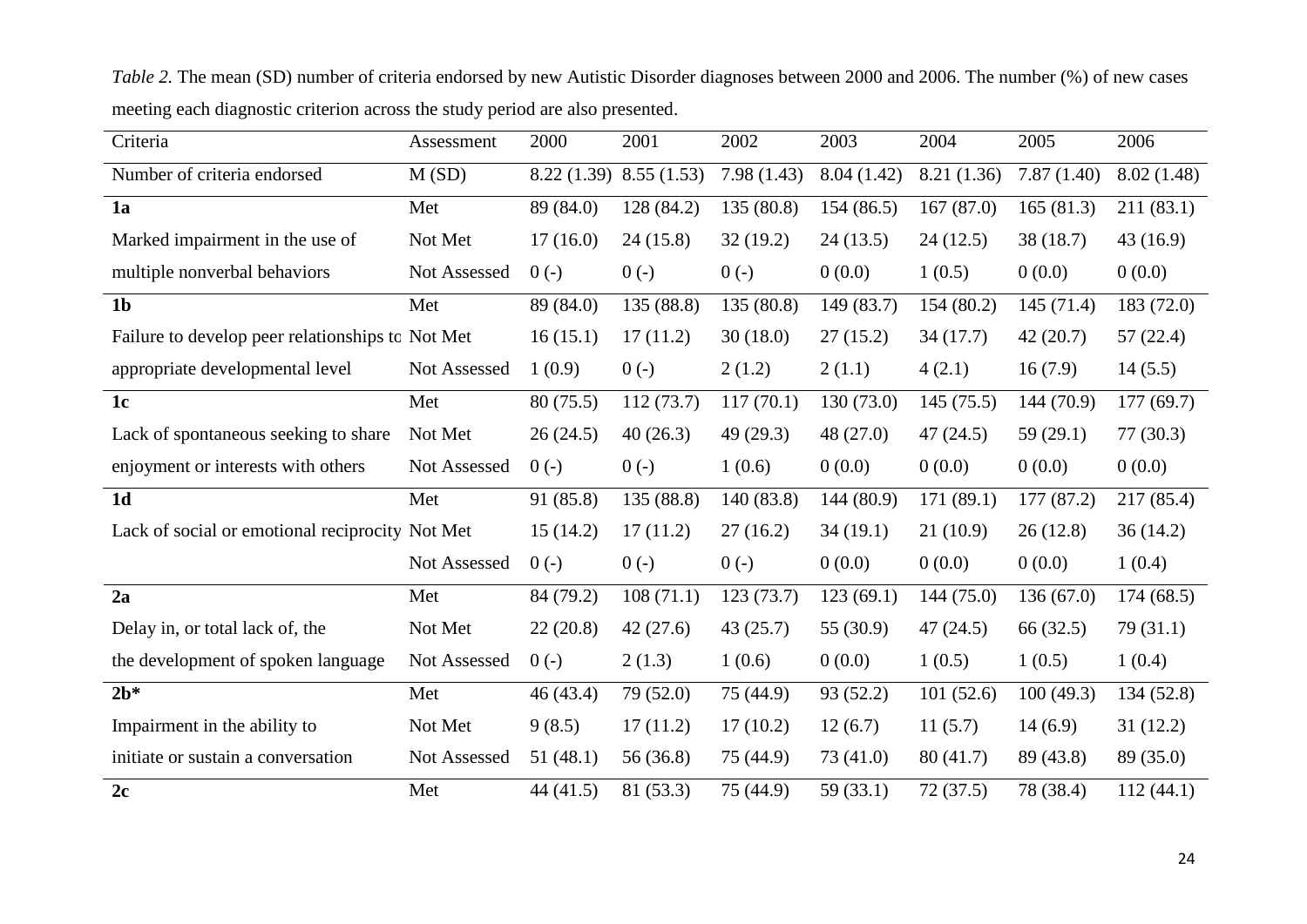| Stereotyped and repetitive use of       | Not Met      | 37 (34.9) | 46(30.3)   | 52(31.1)   | 77(43.3)   | 79(1.1)     | 78 (38.4) | 101(39.8) |
|-----------------------------------------|--------------|-----------|------------|------------|------------|-------------|-----------|-----------|
| language or idiosyncratic language      | Not Assessed | 25(23.6)  | 25(16.4)   | 40(24.0)   | 42(23.6)   | 41 $(21.4)$ | 47(23.2)  | 41(16.1)  |
| 2d                                      | Met          | 88 (83.0) | 135 (88.8) | 134 (80.2) | 153 (86.0) | 157(81.8)   | 162(79.8) | 206(81.1) |
| Lack of varied, spontaneous, make-      | Not Met      | 18(17.0)  | 17(11.2)   | 32(19.2)   | 25(14.0)   | 32(16.7)    | 38 (18.7) | 46(18.1)  |
| believe play or social imitative play   | Not Assessed | $0(-)$    | $0(-)$     | 1(0.6)     | 0(0.0)     | 3(1.6)      | 3(1.5)    | 2(0.8)    |
| 3a                                      | Met          | 71(67.0)  | 105(69.1)  | 109(65.3)  | 115(64.6)  | 112(58.3)   | 118(58.1) | 149(58.2) |
| Preoccupation with restricted interests | Not Met      | 35(33.0)  | 47(30.9)   | 57(34.1)   | 63 (35.4)  | 79(41.1)    | 84 (41.4) | 102(39.8) |
| abnormal in intensity or focus          | Not Assessed | $0(-)$    | $0(-)$     | 1(0.6)     | 0(0.0)     | 1(0.5)      | 1(0.5)    | 5(0.8)    |
| 3 <sub>b</sub>                          | Met          | 64(60.4)  | 88 (57.9)  | 87(52.1)   | 84 (47.2)  | 90(46.9)    | 98 (48.3) | 131(51.6) |
| Inflexible adherence to specific, non-  | Not Met      | 42(39.6)  | 64(42.1)   | 79 (47.3)  | 94(52.8)   | 102(53.1)   | 105(51.7) | 122(48.0) |
| functional routines or rituals          | Not Assessed | $0(-)$    | $0(-)$     | 1(0.6)     | 0(0.0)     | 0(0.0)      | 0(0.0)    | 1(0.4)    |
| 3c                                      | Met          | 52(49.1)  | 82 (53.9)  | 81 (48.5)  | 99 (55.6)  | 109(56.8)   | 107(52.7) | 135(53.1) |
| Stereotyped and repetitive motor        | Not Met      | $53(5-)$  | 70(46.1)   | 85 (50.9)  | 79 (44.4)  | 81 (42.2)   | 95(46.8)  | 119(46.9) |
| mannerisms                              | Not Assessed | 1(0.9)    | $0(-)$     | 1(0.6)     | 0(0.0)     | 2(1.0)      | 1(0.5)    | 0(0.0)    |
| 3d                                      | Met          | 73 (68.9) | 112(73.7)  | 122(73.1)  | 128(71.9)  | 154(80.2)   | 167(82.3) | 210(82.7) |
| Persistent preoccupation with parts of  | Not Met      | 33(31.1)  | 40(26.3)   | 44(26.3)   | 50(28.1)   | 37(19.3)    | 36(17.7)  | 43(16.9)  |
| an object                               | Not Assessed | $0(-)$    | $0(-)$     | 1(0.6)     | 0(0.0)     | 1(0.5)      | 0(0.0)    | 1(0.4)    |

\*only completed for those individuals with 'adequate speech'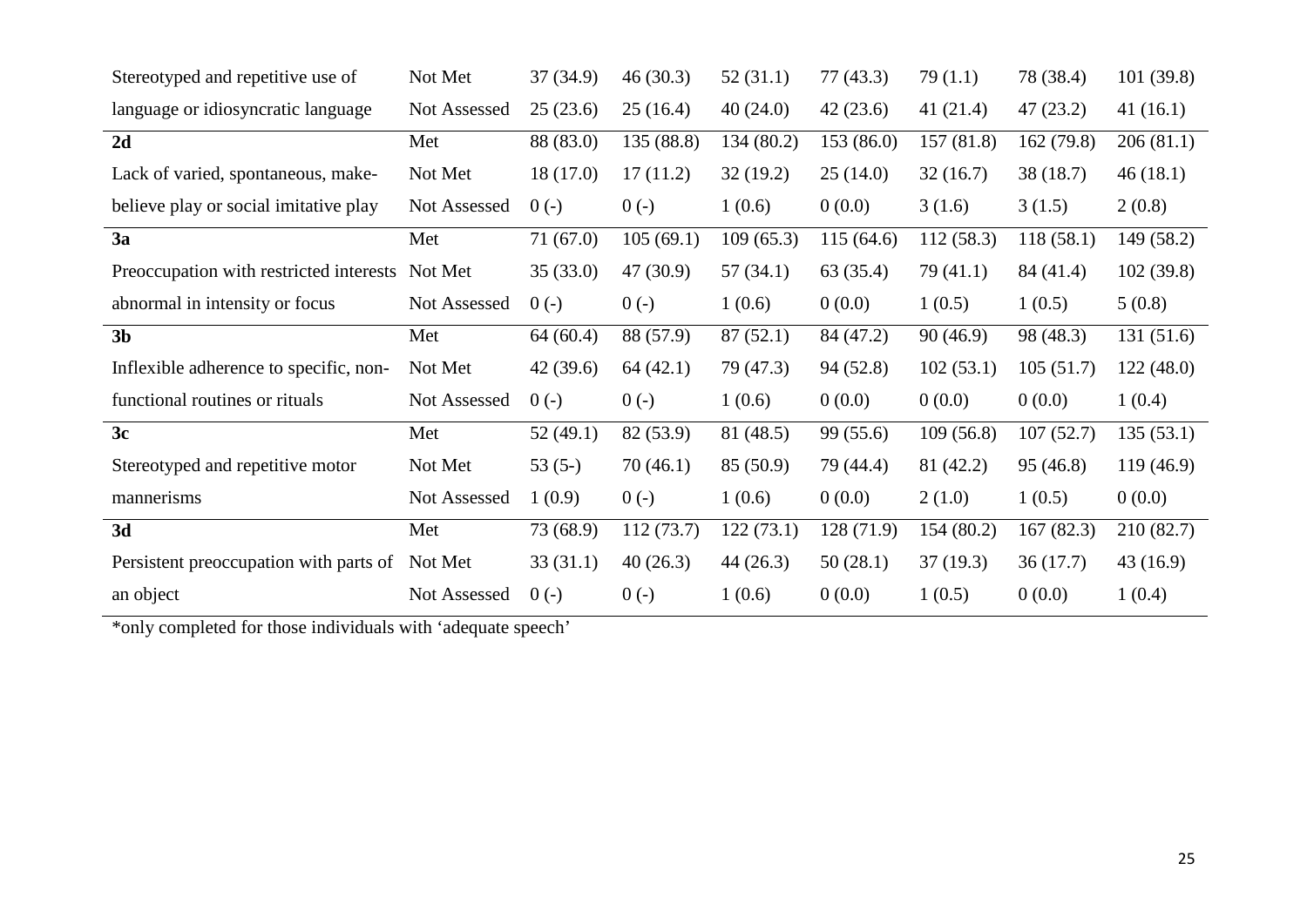| Criteria               | Beta (95%CI)                  | P value    | Adjusted $R^2$ |  |
|------------------------|-------------------------------|------------|----------------|--|
| Social domain          |                               |            |                |  |
| Criteria 1a            | $-2.12(-3.09, -1.15)$         | p < 0.01   | 0.84           |  |
| Criteria 1b            | $-1.81$ ( $-2.69$ , $-0.94$ ) | p < 0.01   | 0.82           |  |
| Criteria 1c            | $-1.51$ ( $-2.05$ , $-0.98$ ) | p < 0.01   | 0.90           |  |
| Criteria 1d            | $-0.86$ ( $-1.73$ , $0.01$ )  | $p = 0.05$ | 0.47           |  |
| Social combined        | $-2.79(-3.82,-1.77)$          | p < 0.01   | 0.89           |  |
| Communication          |                               |            |                |  |
| Criteria 2a            | $-1.40$ ( $-3.34$ , 0.53)     | $p = 0.12$ | 0.29           |  |
| Criteria 2b            | $-0.73$ $(-1.36, -0.10)$      | $p = 0.03$ | 0.57           |  |
| Criteria 2c            | $-0.27$ ( $-0.73$ , $0.20$ )  | $p = 0.20$ | 0.17           |  |
| Criteria 2d            | $-1.0$ ( $-2.51$ , 0.51)      | $p = 0.15$ | 0.24           |  |
| Communication combined | $-2.32(-4.57, -0.07)$         | $p = 0.05$ | 0.50           |  |
| RRBI domain            |                               |            |                |  |
| Criteria 3a            | $-1.38(-2.55, -0.21)$         | $p = 0.03$ | 0.58           |  |
| Criteria 3b            | $-1.14$ $(-2.08, -0.20)$      | $p = 0.03$ | 0.59           |  |
| Criteria 3c            | $-0.47$ ( $-0.99, 0.05$ )     | $p = 0.07$ | 0.42           |  |
| Criteria 3d            | $-0.39(-0.91, 0.13)$          | $p = 0.11$ | 0.31           |  |
| <b>RRBI</b> combined   | $-2.48(-3.98, -0.99)$         | $p = 0.01$ | 0.74           |  |
| All criteria combined  | $-3.78(-5.38, -2.19)$         | p < 0.01   | 0.86           |  |

*Table 3.* Beta coefficients for calendar year from linear regression modelling of the proportion of individuals rated as 'extreme' on each criterion (2000 to 2006).